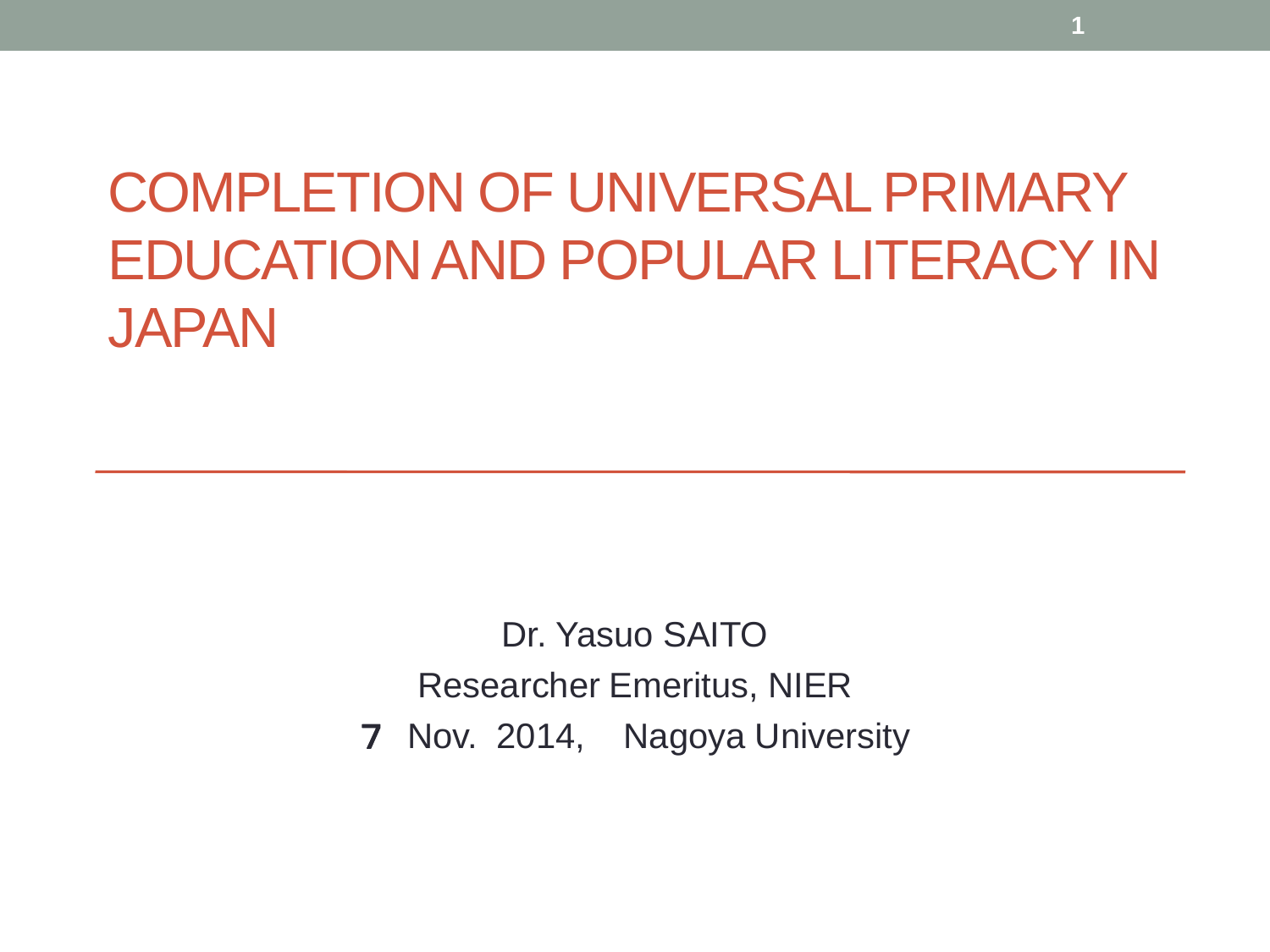## Modernization of Japan

- In 1868, a political revolution known as the Meiji Restoration took place in Japan, marked by the collapse of the Tokugawa shogunate, and the birth of a new system of political authority with the Emperor at its head.
- The new government attempted to overcome the political crisis by abolishing the feudal regime and turning Japan into a unified, modern nation-state. Adopting as its main slogans, "Civilization and Enlightenment" (文明開化),"Enrich the Country, Strengthen the Military"(富国強兵), the new government introduced modern social and economic systems to Japan. Educational reforms were also included within this modernization package.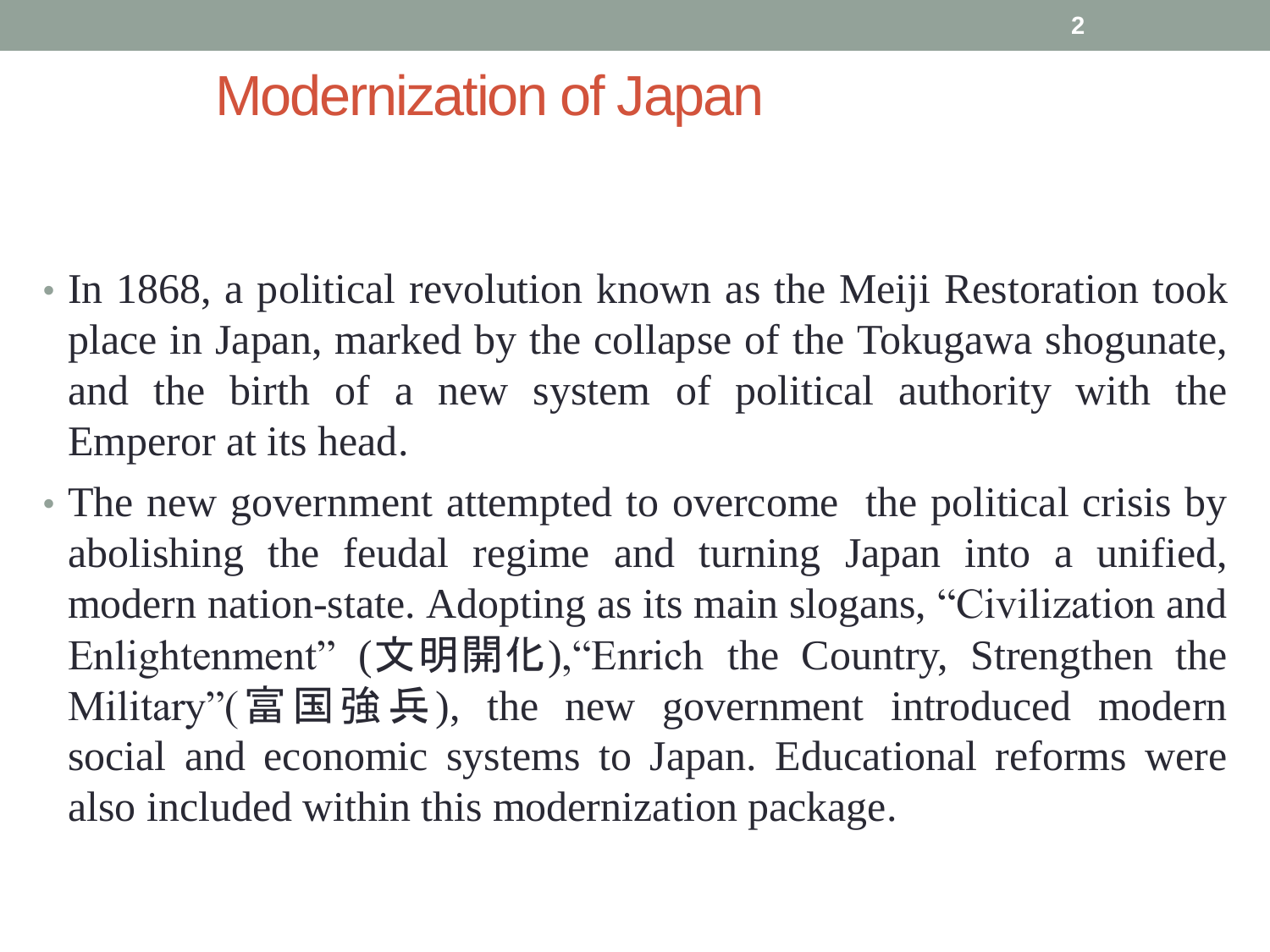#### Fundamental Code of Education (Gakusei) in 1872

• In 1871, the Department of Education was established and in 1872, the first systematic education regulation, the Fundamental Code of Education (*Gakusei*) was promulgated. In its preface the government declared;

 "The Department of Education will soon establish an educational system and will revise the regulations relating education thereto from time to time; wherefore there shall, in the future, be no community with an illiterate family, nor a family with an illiterate person. Every parents shall bring up his children with tender care, never failing to have them attend school. A guardian who fails to send a young child, whether a boy or girl, to elementary schools shall be deemed negligent of his duty."

「自今以後一般の人民、華士族農工商及婦女子、必ず邑(むら)に 不学の戸なく、家に不学の人なからしめん事を期す」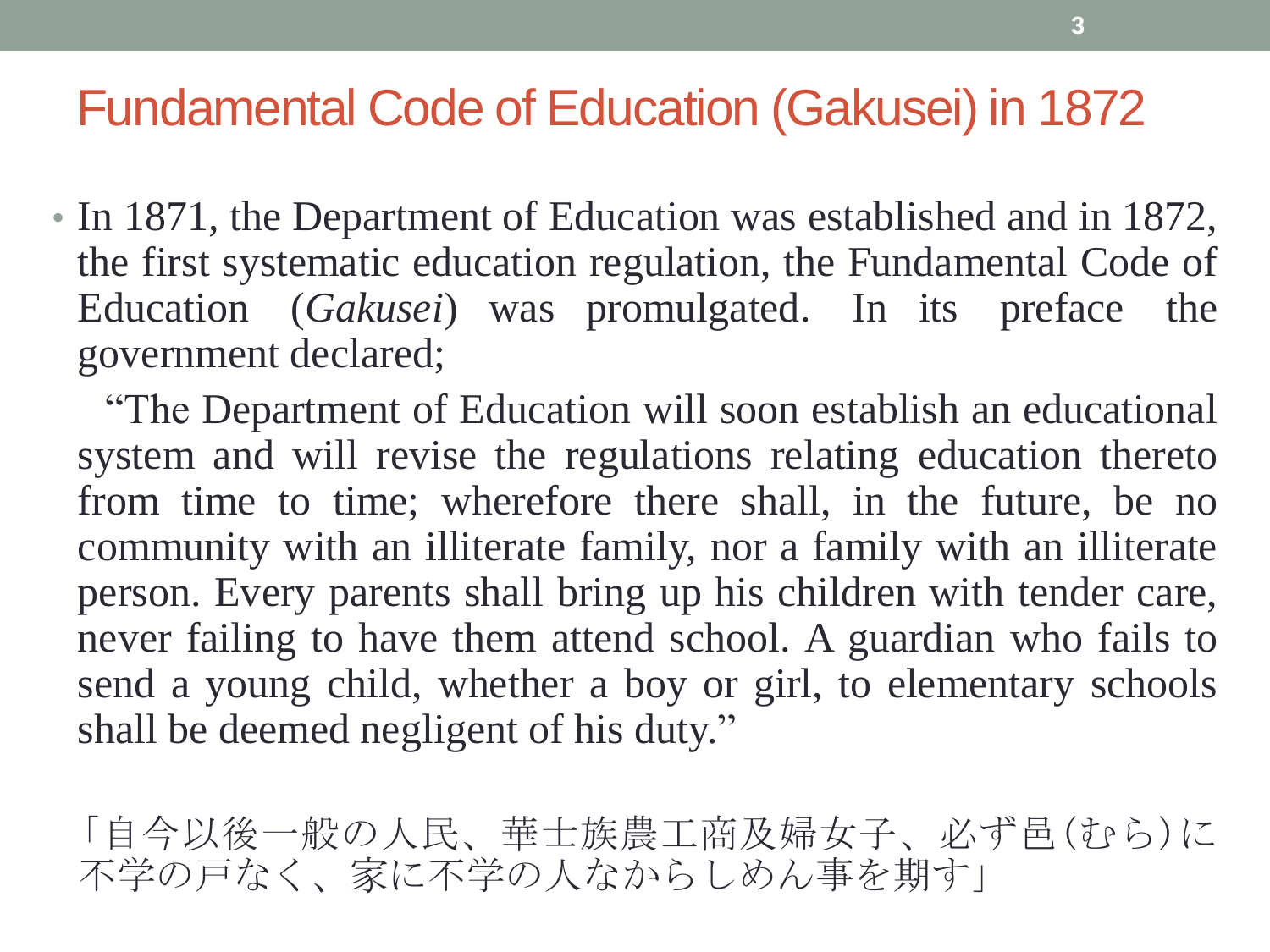## "Proclamation of Education for All"

- It was planned to set up more than 50,000 schools for primary education throughout the country, in the proportion of one in each school district with a population of 600. All children were in principle required to attend primary school regardless of the sex of the child or the parents' occupation and social status.
- The aim was to catch up with the western advanced countries as quickly as possible by raising the level of knowledge among the general populace.
- The government officials urged people attending to schools. But schoolings were not smoothly extended.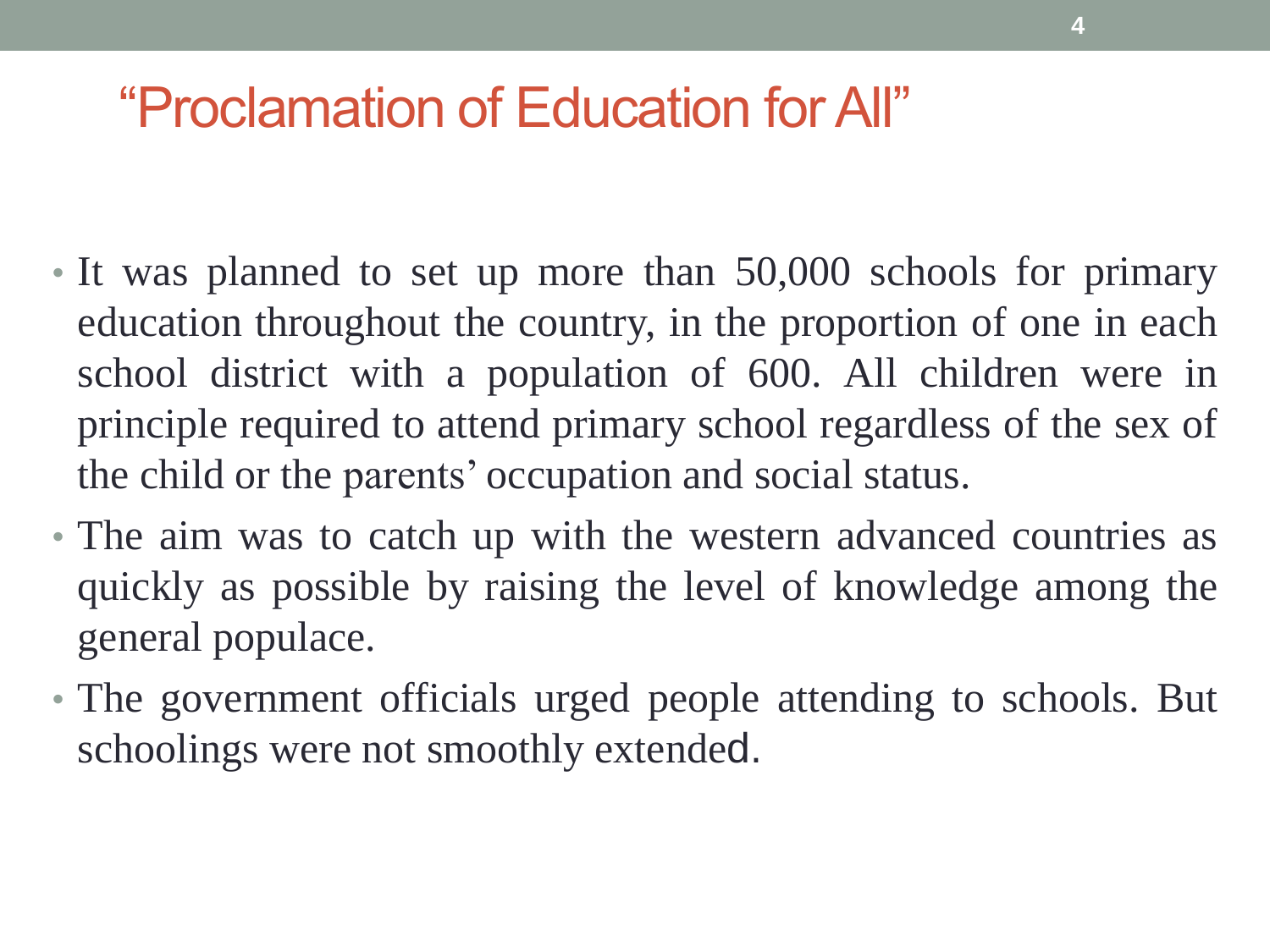## Struggle and stagnation in the early stages

- From 1872 to 1885, Japanese education was in the stage of "borrowing" and "trial and error" and faced many difficulties and twists and turns.
- The content of elementary school was modeled on that of American schools, and the textbooks used were also either translations or copies of Western textbooks. This kind of education made parents feel uncomfortable and aroused feelings of resistance.
- By financial reasons, for the establishment and running of elementary schools, the government had to be largely dependent on local community funds, taxes on the residents of school districts, and tuition fees for students.
- ・ There were many small-scale farmers at this time who depended on family labor, and the loss of child labor through schooling was a considerable burden for them.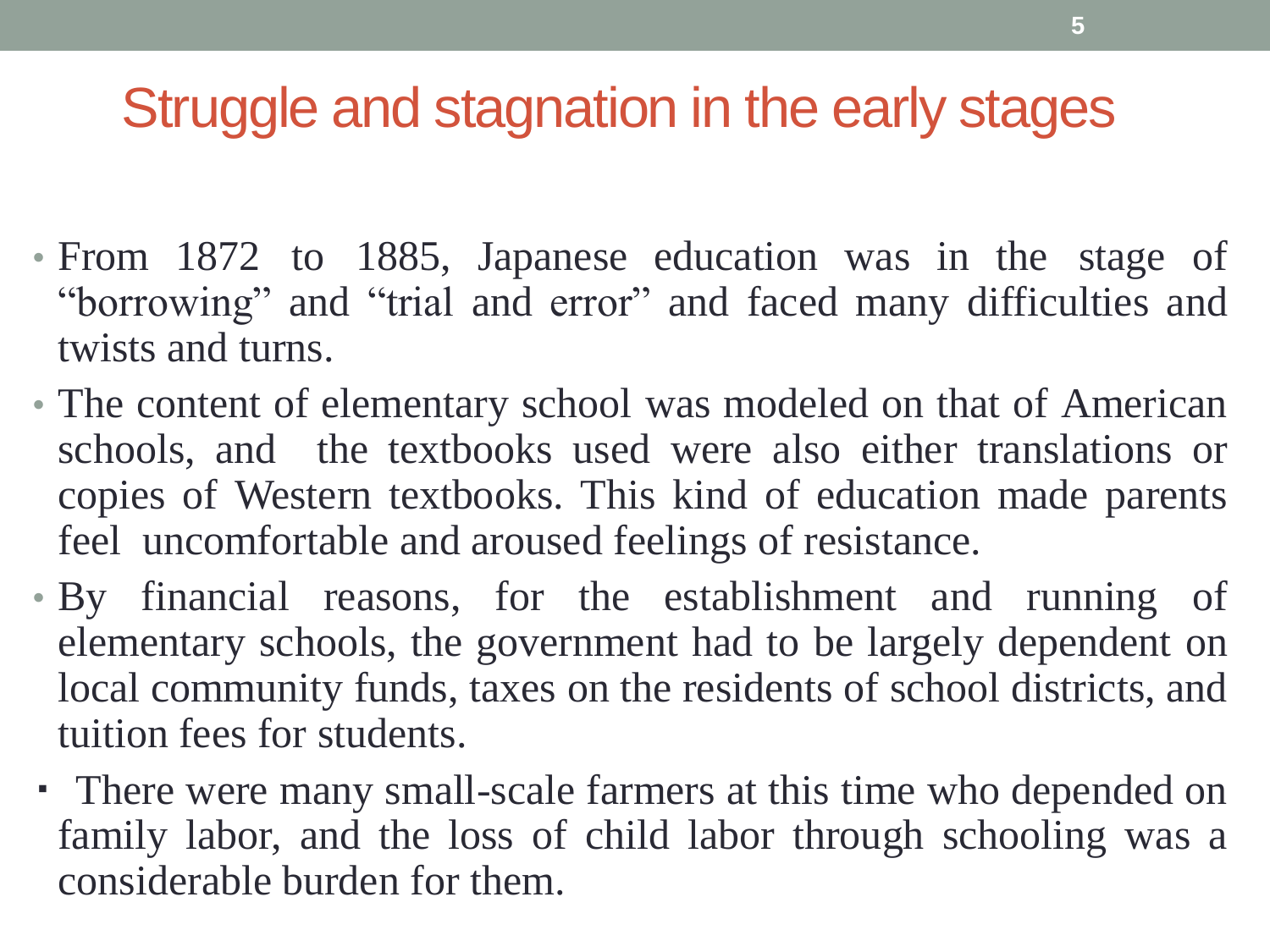#### Enrollment Rate in Elementary School : 1873-92

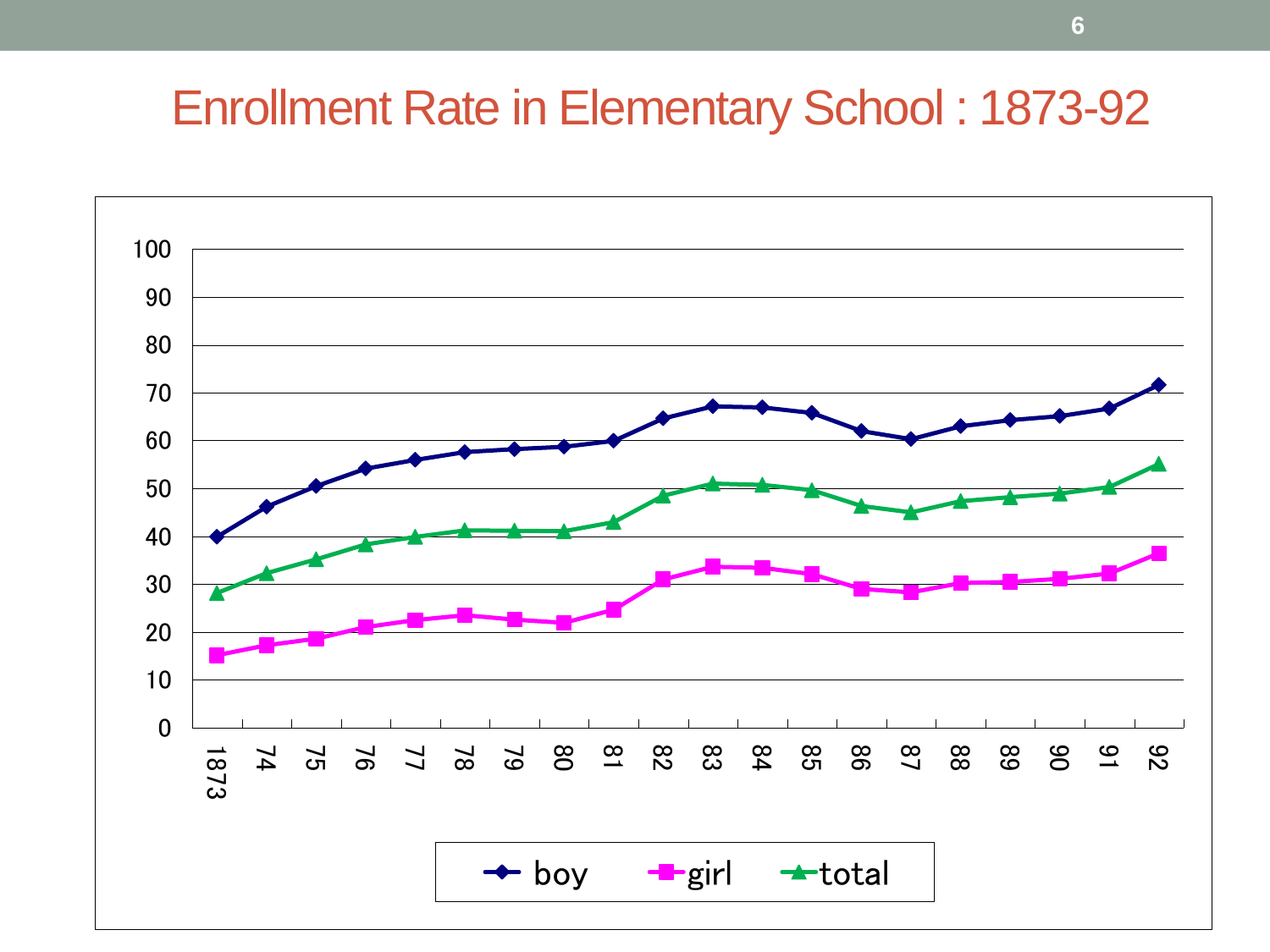#### Low attendance rate of the girls

- Especially, the enrollment rate of girls was extremely low and was as barely half as of boys. In 1890, enrollment ratio of school age girls was around 30 percent.
- Reflecting conventional attitude of discrimination against women, some parents did not feel necessity for their daughters to be educated.
- Many parents were also discontented with the school that lacked the teaching of sewing (*saihou*) to girls.
- Many girls managed domestic works such as cooking, washing, cleaning, and taking care of younger siblings.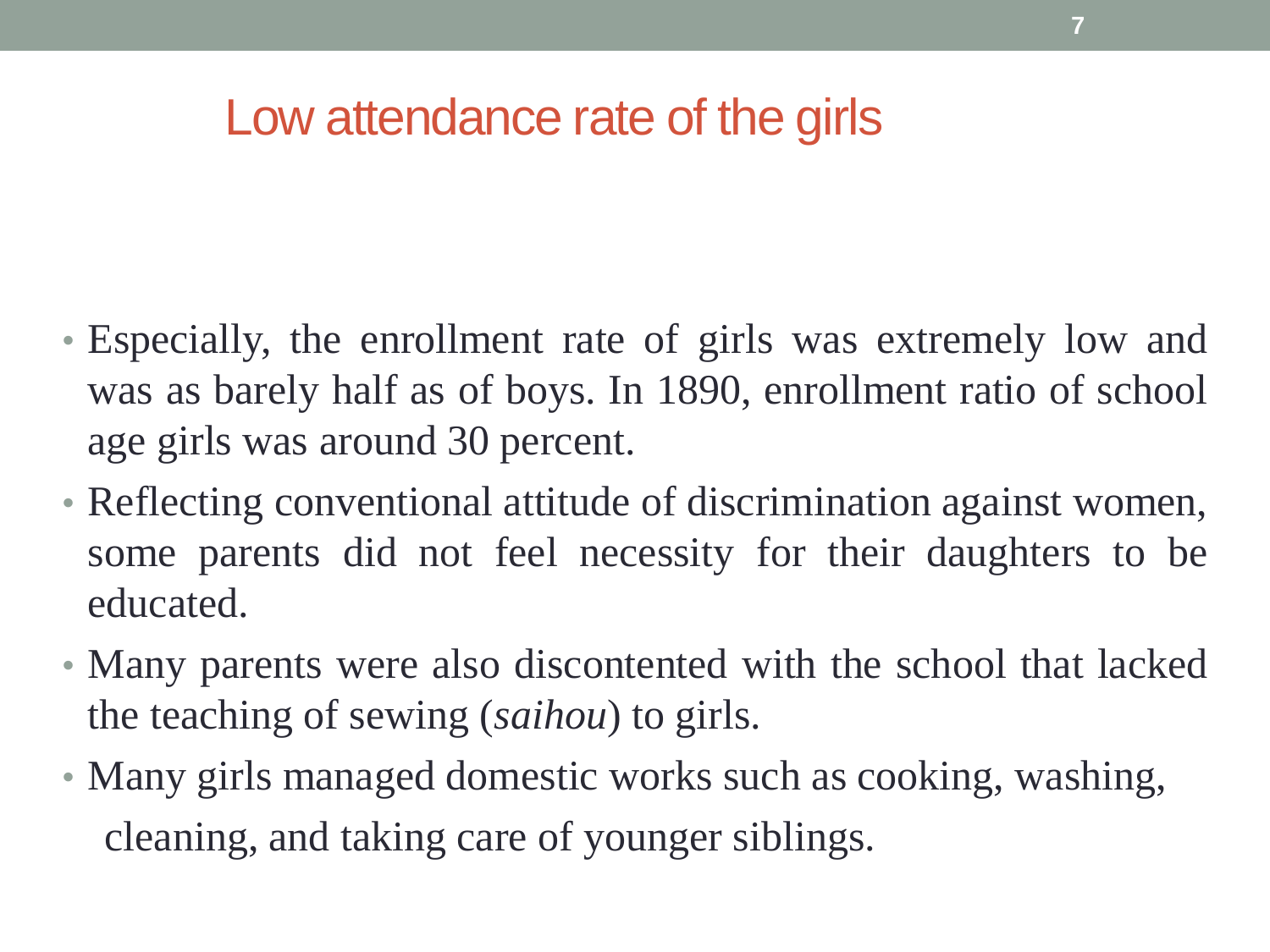### Reorganization of education by Mori Arinori

- In 1886, Mori Arinori, the first Minister of Education under the new cabinet system reorganized the education system.
- From his experience as the first generation of overseas student and his career as a diplomat, he was strongly concerned with upgrading international standing of Japan.
- He thought that to strengthen the country, first of all, it is vital to change the national mentality of Japanese people and strived to convert the people's mentality from a conventional passive and indecisive nature to a positive and resolute disposition filled with firm spirit and higher morale. 「士気の培養発達」「気力の鍛練」
- He emphasized that the primary purpose of elementary education was to cultivate such mentality in students. And he also introduced the military-style exercise to schools aiming at both physical and mental training of students. Normal schools were identified as key institutions to inculcate all future teachers with a nationalist ideology.
- Attendance for the 3 or 4 years' of ordinary elementary course was imposed as a duty.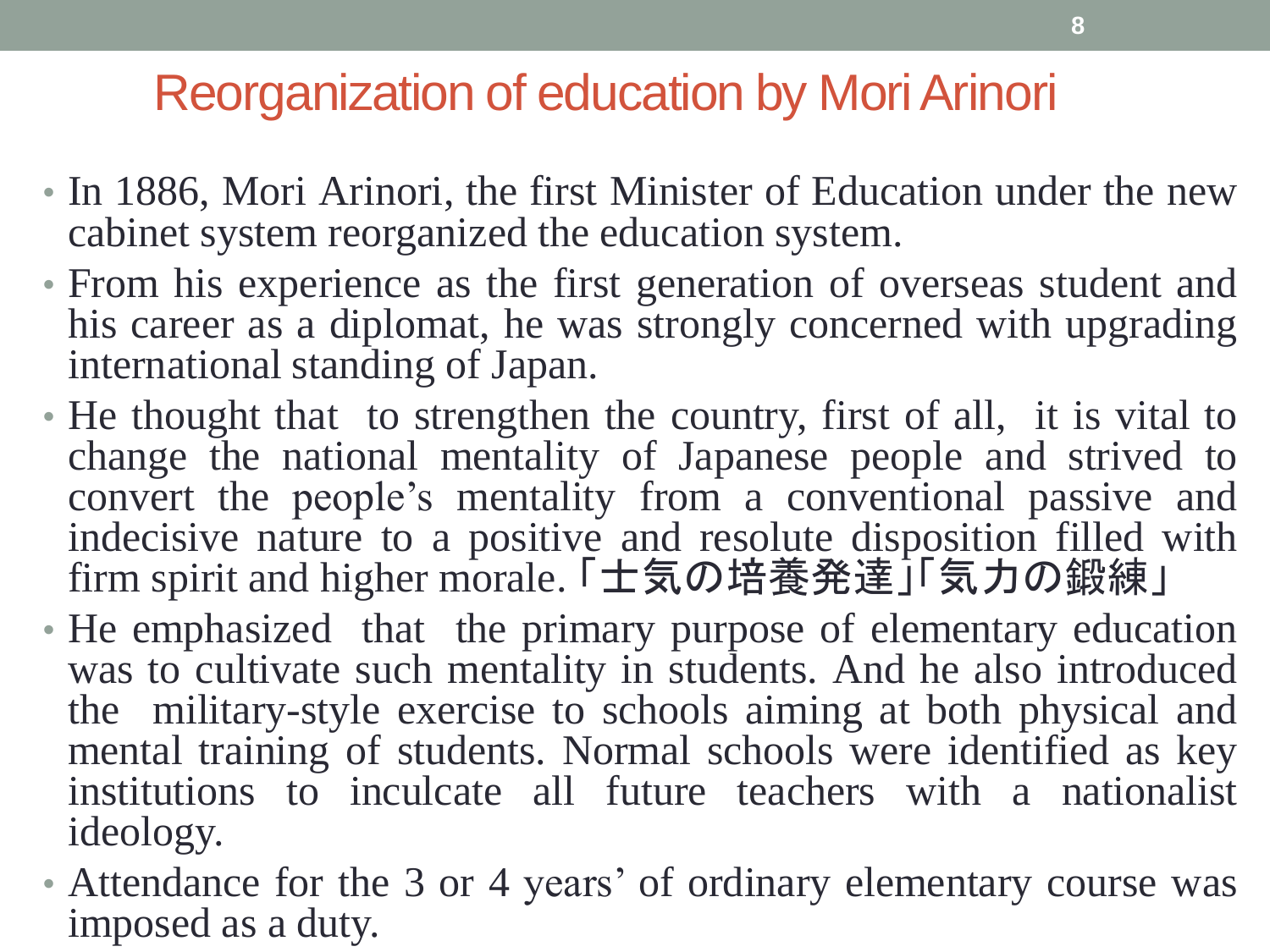## Mr. Mori Arinori, the first Minister of Education



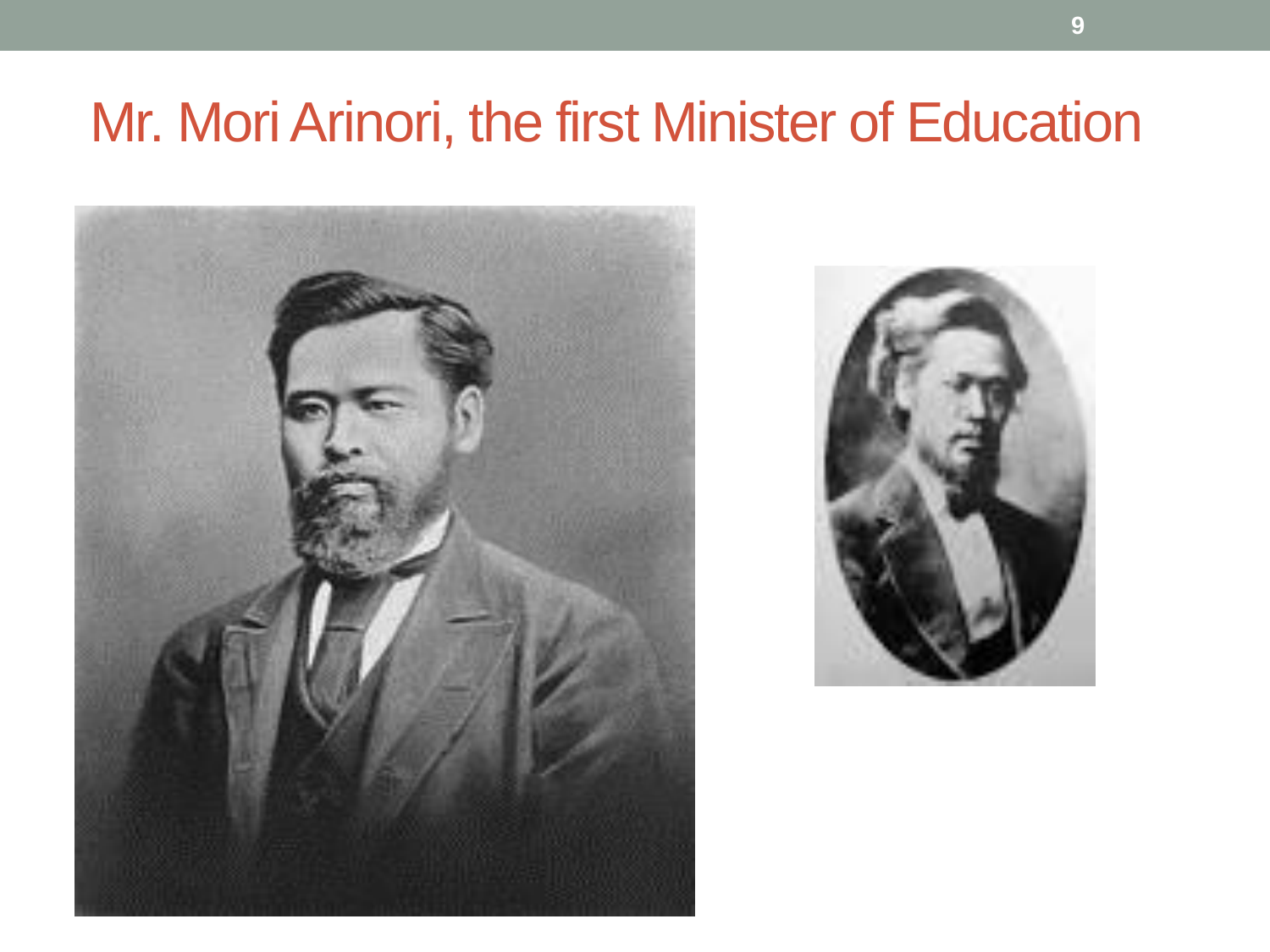## Changing of Japanese Society

- In 1890, the Imperial Rescript on Education (*Kyôiku chokugo*) was issued. As it formed the basis of a national morality, the Rescript exerted a great influence on society and schools.
- Between the final part of the 19th century and the beginning of the 20th century, there was a shift in Japanese society. In this period, Japan had experienced an international war, the Sino-Japanese War (1894-95). In the atmosphere of nationalistic fervor that followed the war, Japanese people willingly began to accept the nationalistic education that the government had promoted.
- The war against Russia (1904-1905) raised Japan's international standing and accelerated the development of her industry. These wars helped the Japanese people to realize once again the importance of education in the development of a nation.
- There were rising popular demands for education.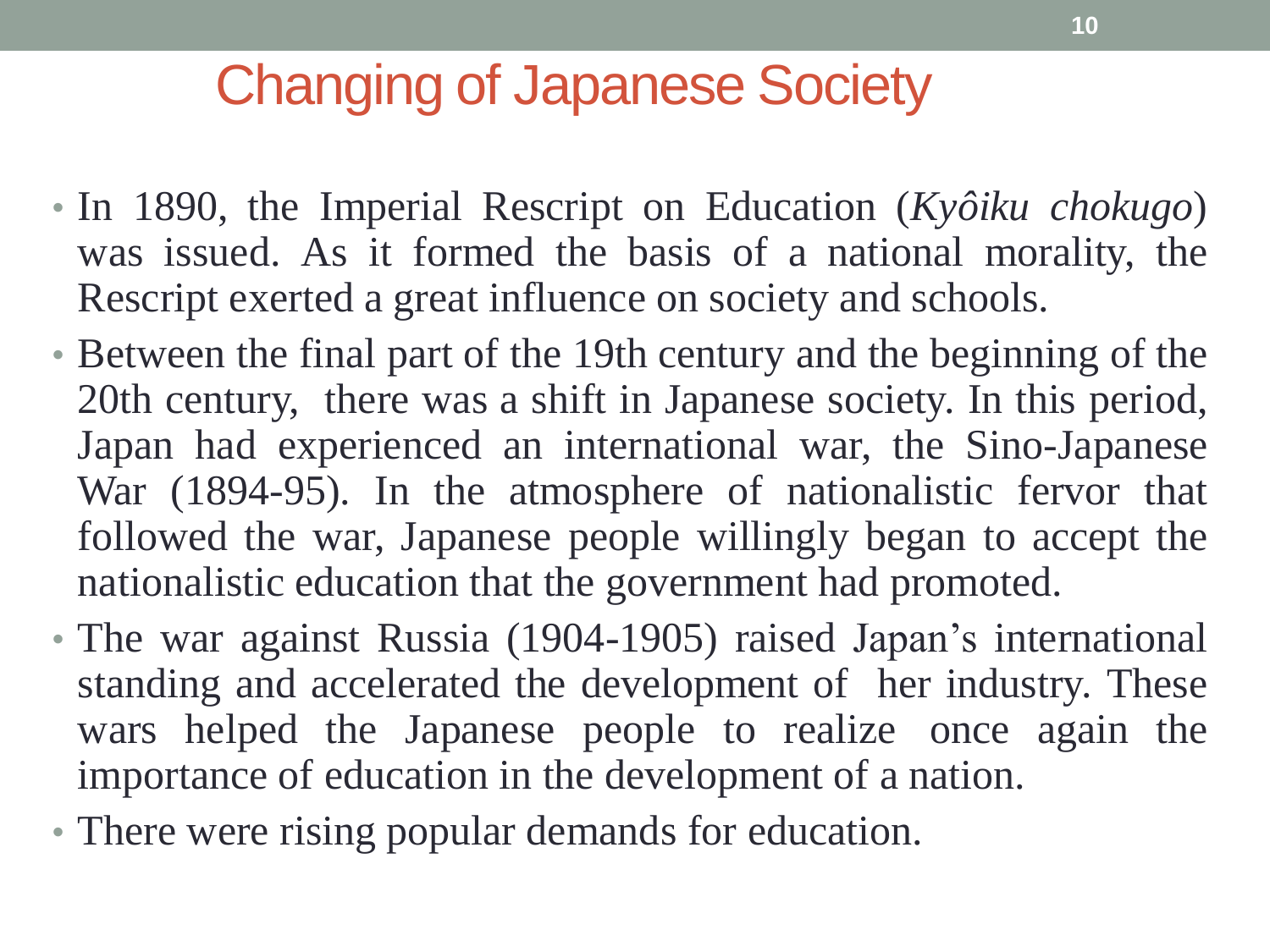## Policy for accomplishing universal primary education at around the turn of the century

- By the Third Elementary School Order in 1900, the elementary school system was almost completed.
- Attendance at the 4 years' ordinary elementary course was formally imposed as a duty on all citizens.
- Tuition fees at the elementary school were abolished .
- Delay or exemption from schooling by reason of poverty or child labor was examined more strictly.
- Prohibition on employing children who did not finish the compulsory education.
- The system of automatic promotion through grades was adopted and repetition and dropout in elementary school were steadily decreased.
- In the curriculum, unification of school subjects and careful selection of education contents were promoted. In 1903, the national textbook system was introduced.
- In 1907, compulsory education was extended from 4 to 6 years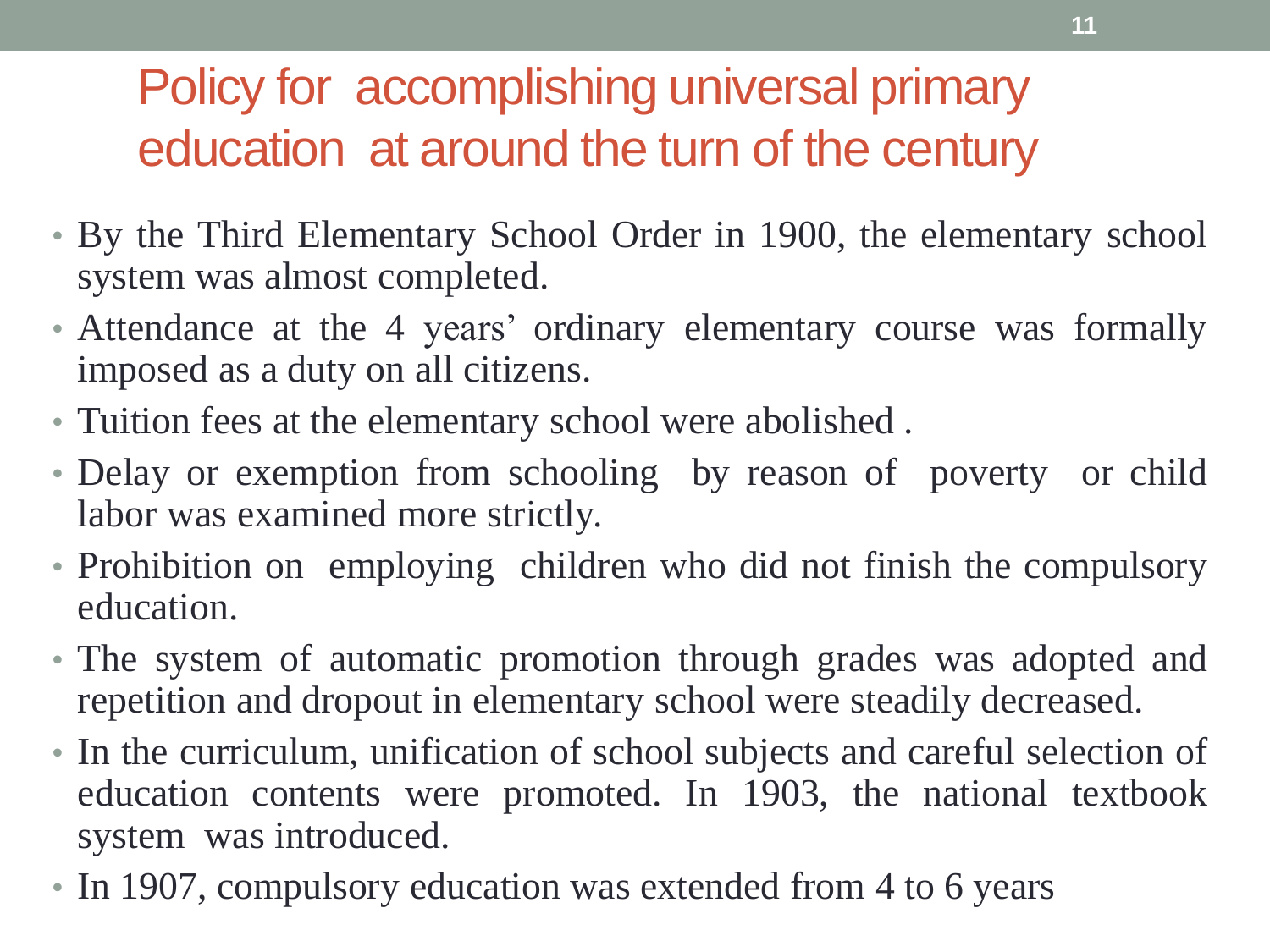## Promotion for the girls' education

- And the arguments for girls' education from the viewpoint of a nation-building were also heard from those in charge of government policy. The government adopted active initiatives such as the heavy promotion of school attendance for girls, the improvement of sewing and needlework education, and the extensive training of woman teachers.
- In several prefectures, an unique form of schooling was attempted. Some charitable persons and school teachers organized "*Komori gakkô* or baby-sitters' school" for disadvantaged girls who engaged in baby-sitting works. These girls learned some basic subjects in the form of part time schooling. They attended to schools in the afternoon free-time bringing a baby in their back.
- Later on, the local governments tested the learning result of the girls and approved it as formal schooling record. These efforts and their learning results in the *Komori gakkô* seemed to have great advertising effects for promoting girls' education as a whole.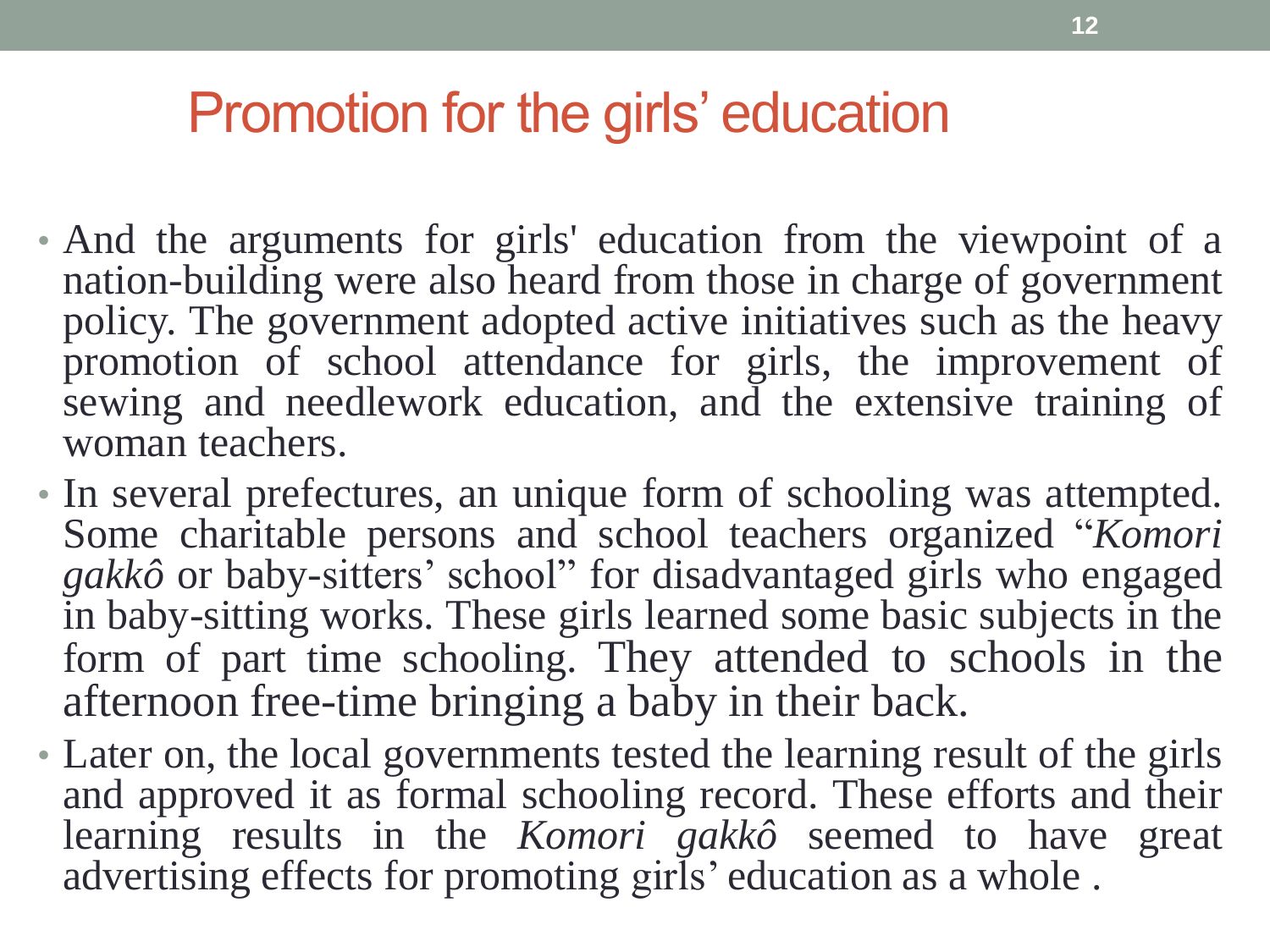

Reminiscence of Komori class in Gifu Prefecture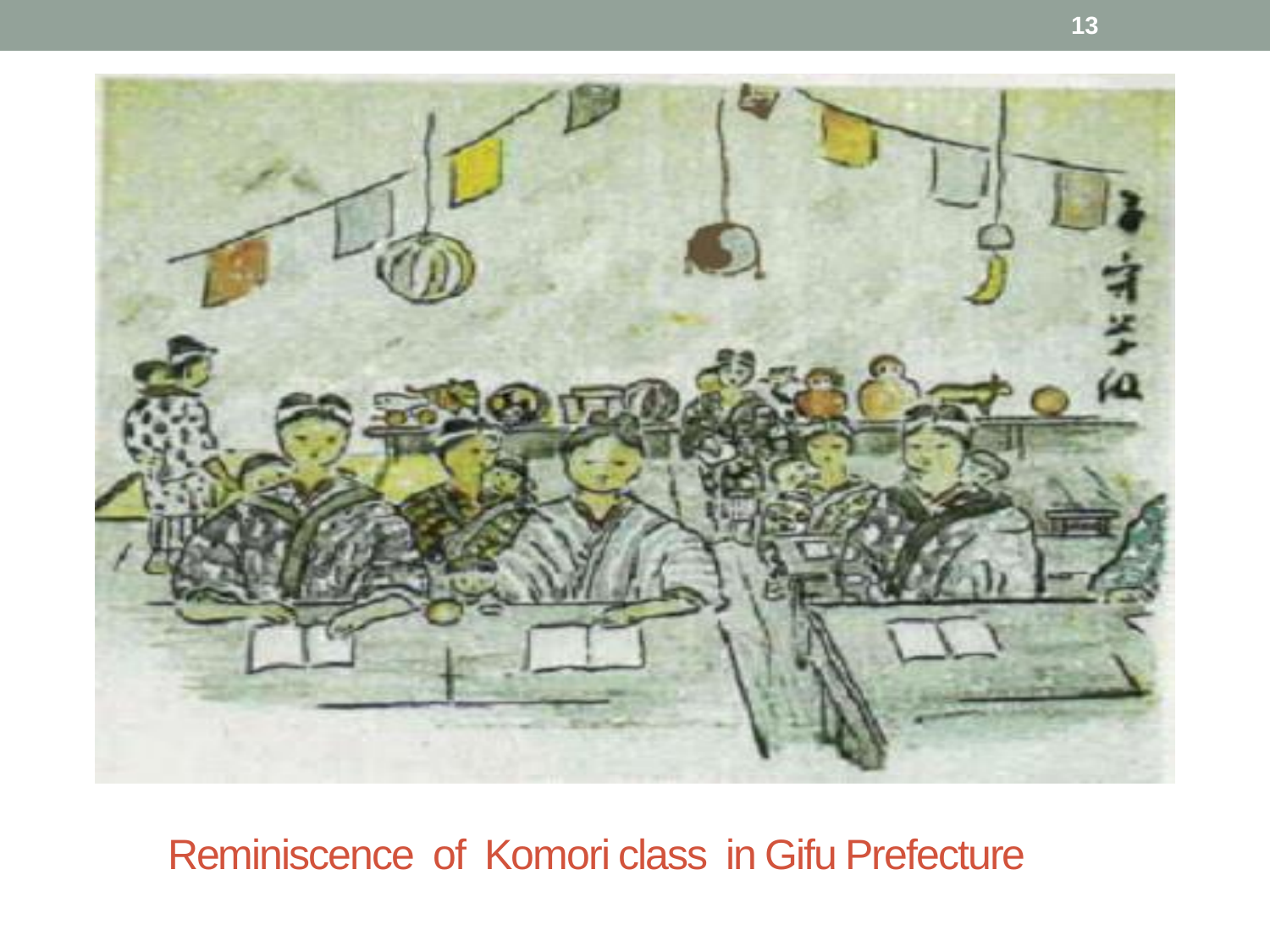## Last spurt toward UPE in late Meiji

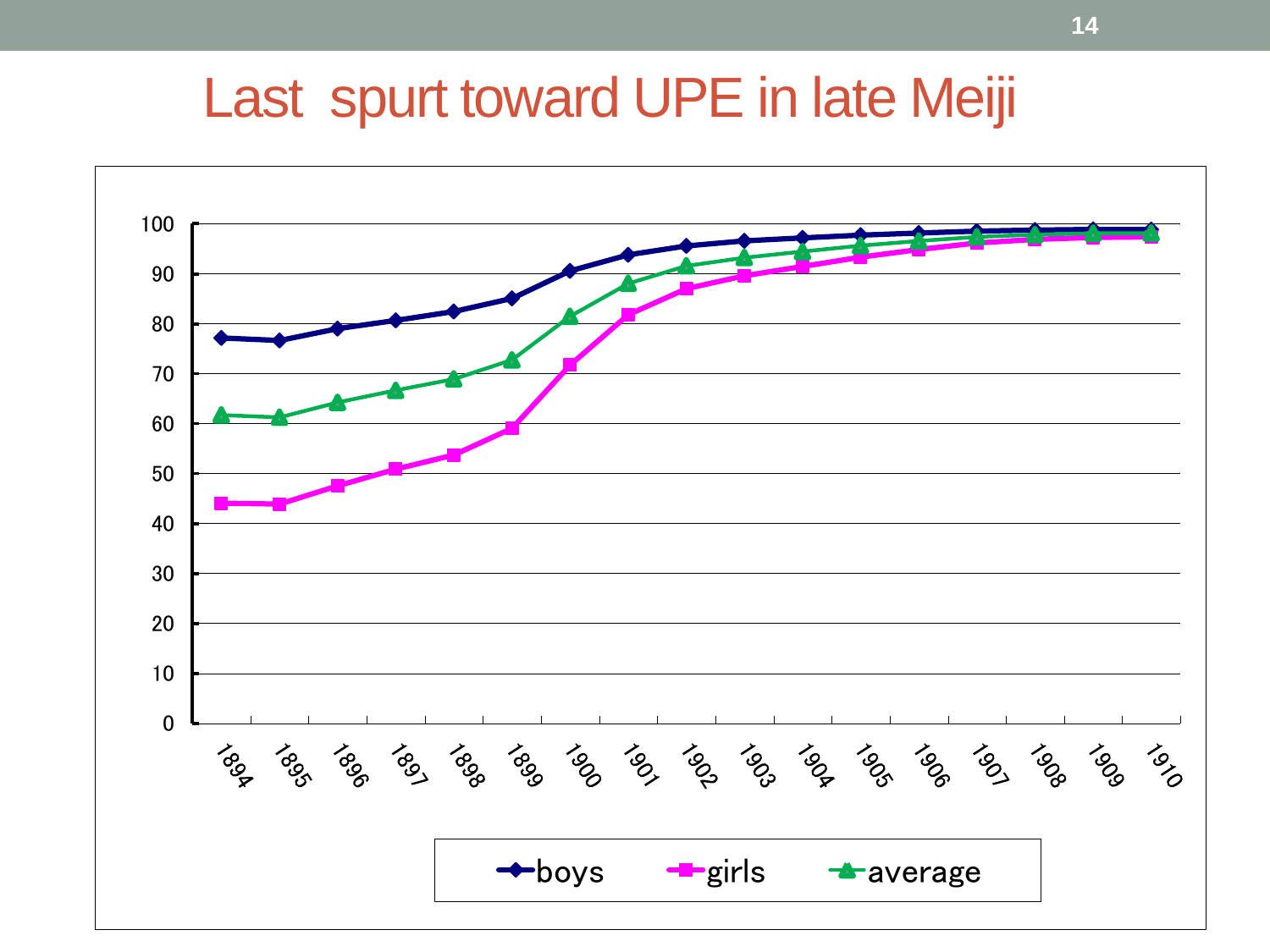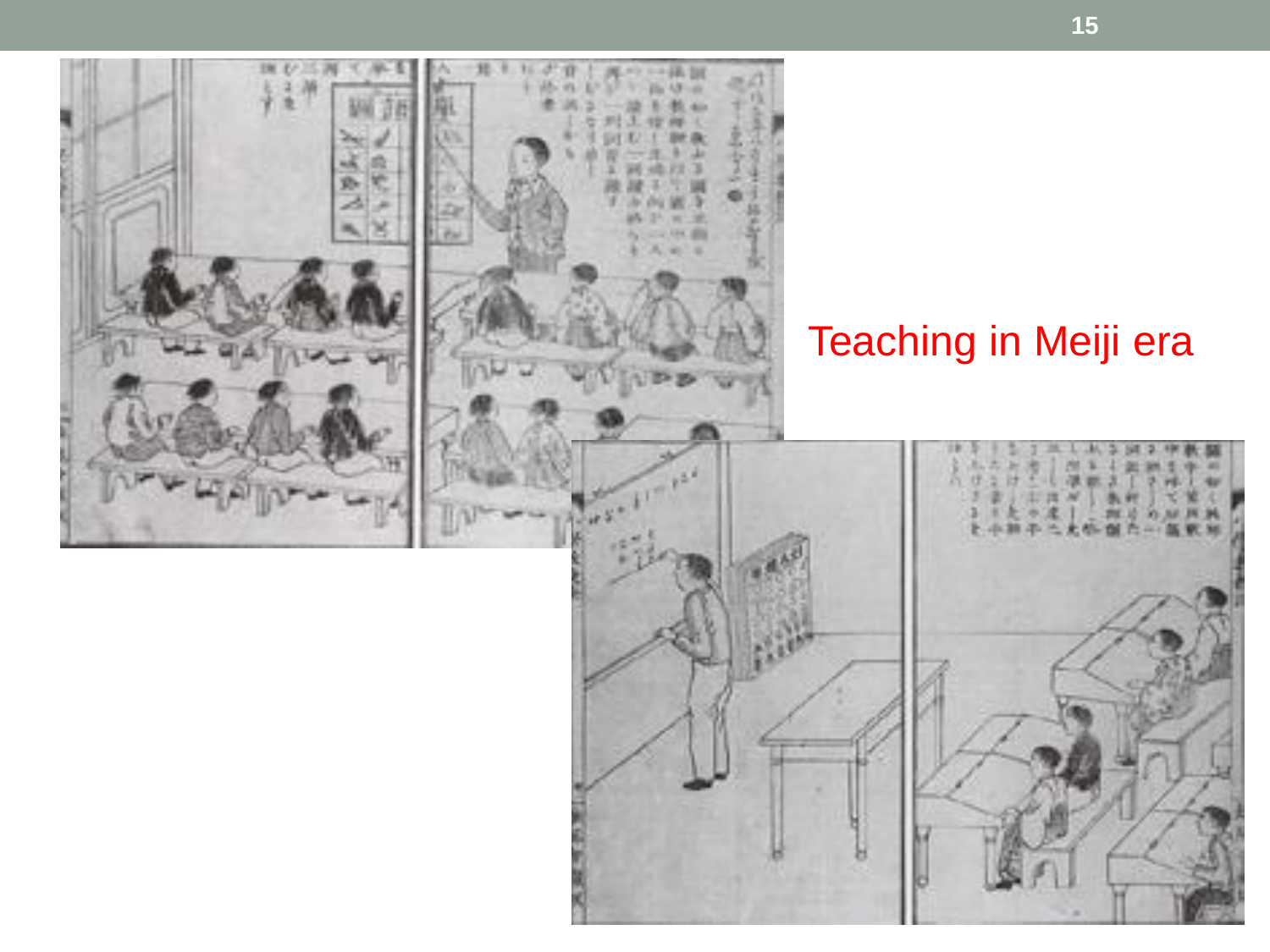## Historical records on Literacy in Japan

- There are almost no historical records on the literacy rate of Japanese people. Formal survey on the literacy was never conducted in modern Japan. So the literacy rate of Japanese people would be speculated based on the approximate data. Here I used some resources.
- (1) Estimated popular literacy in Edo era
- (2) One fragmentary information collected by the Ministry of Education
- (3) A more useful and consecutive data are the result of conscription test conducted by the Ministry of Army. For the legal obligation of military service, all male youth of 20 years old received the conscription tests in both physical and scholastic ability.
- (4) And the literacy survey that was conducted immediately after the Second World War.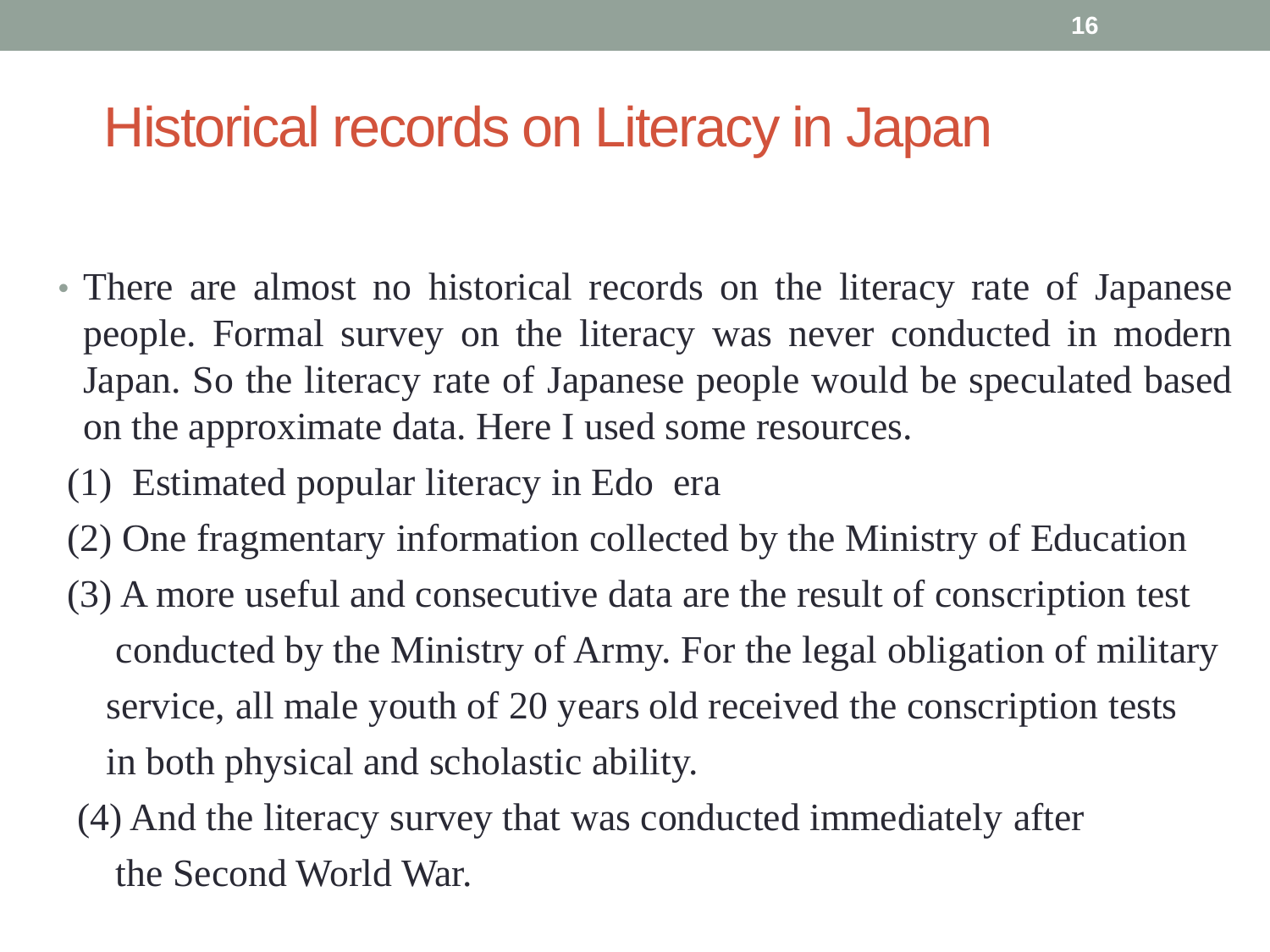#### (1) Popular Literacy in Edo era

- Guessing from the wide diffusion of *Terakoya* and the prosperity of publishing business in Edo era, many people might enjoy reading a wide variety of books, for example, popular novels, useful handbooks for daily life, literary works such as *Haikai* and *Senryu*, traveling-sightseeing guides, and many special textbooks for *Terakoya*. A kind of casual newspapers called *Yomiuri* or *Kawaraban* came into being.
- "There can be no doubt that the literacy rate in Japan in 1870 was considerably higher than in most of the underdeveloped countries today. It probably compared favorably even then with some contemporary European countries".

R.P. Dore, *Education in Tokugawa Japan* 1965 p.291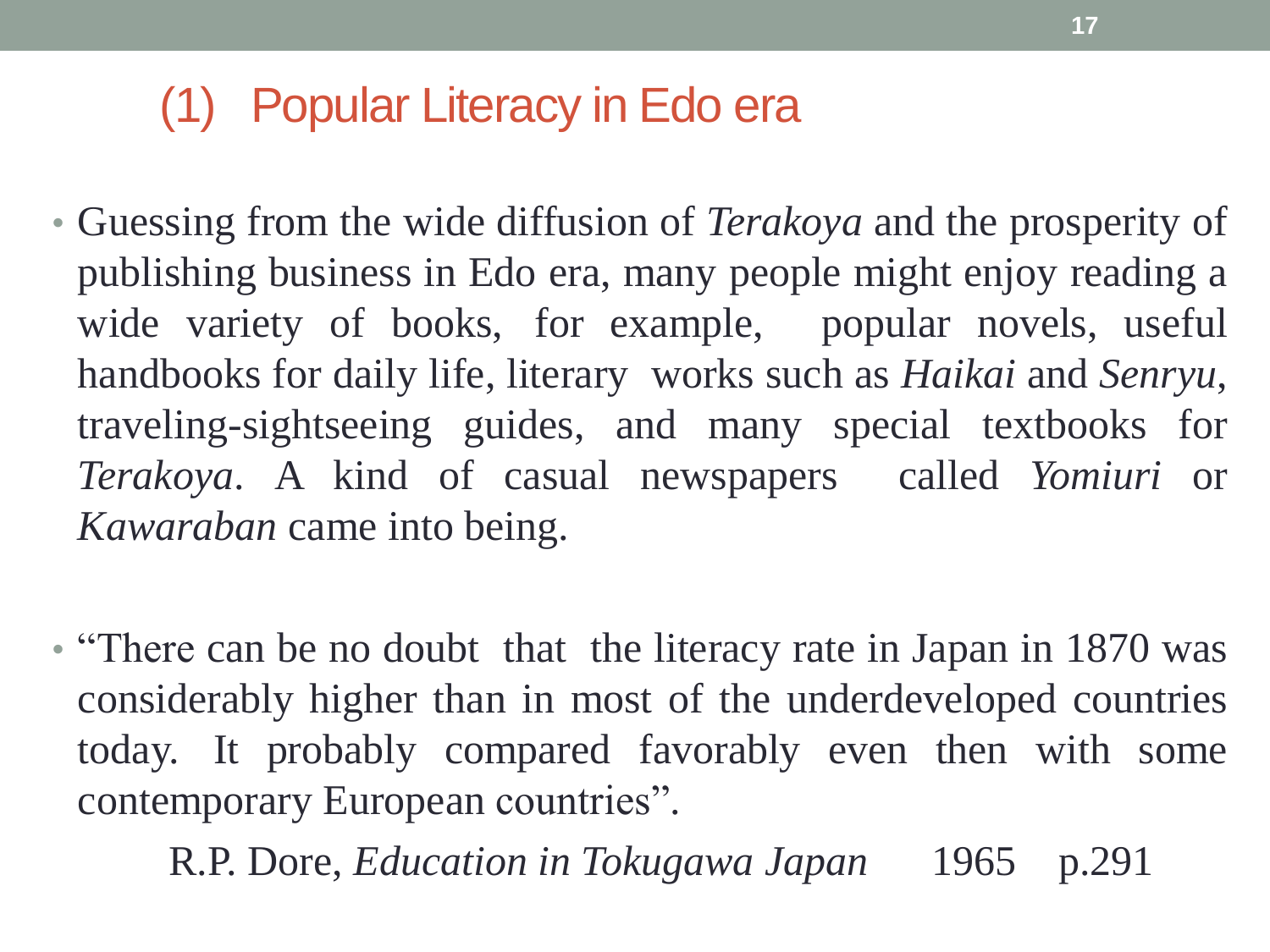#### (2) Rate of the person who cannot write the signature

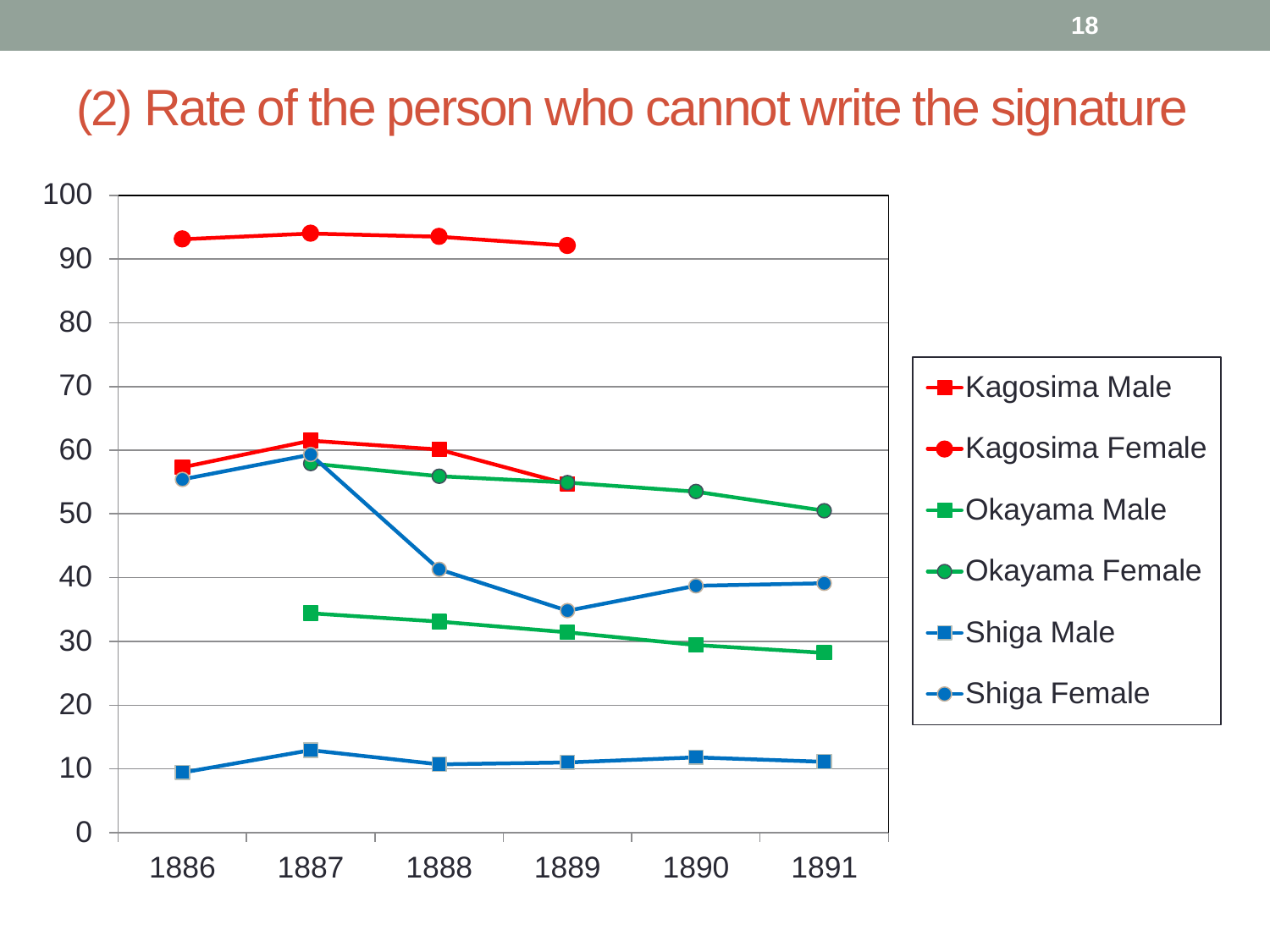(3) Questions in the Test for Conscription in Kyoto in 1910

[尋常小学校卒業程度]

- 1. 活発ナル精神ヲ以テ事業ニ従事スヘシ (意味問う)
- 2. 満州に居る日本人中には戦勝を笠に着るものがあるようだ。 (音読と「満州」の位置・方向を問う)
- 3. 樺太、共進会、種痘 (音読と「種痘」の意味を問う)
- 4. 百日ハ何週間ナルカ (暗算)
- 5. 一石の値拾弐圓五拾銭の米を三斗を買ひ五圓札で払えば過 剰銭幾何受け取らねばならぬか。
- 6. 二十間毎ニ電信柱一本ヲ建ツルトスレハ一里ノ間ニハ何本ヲ 要スルカ

「壮丁教育程度調査報告 京都府」 明治 44年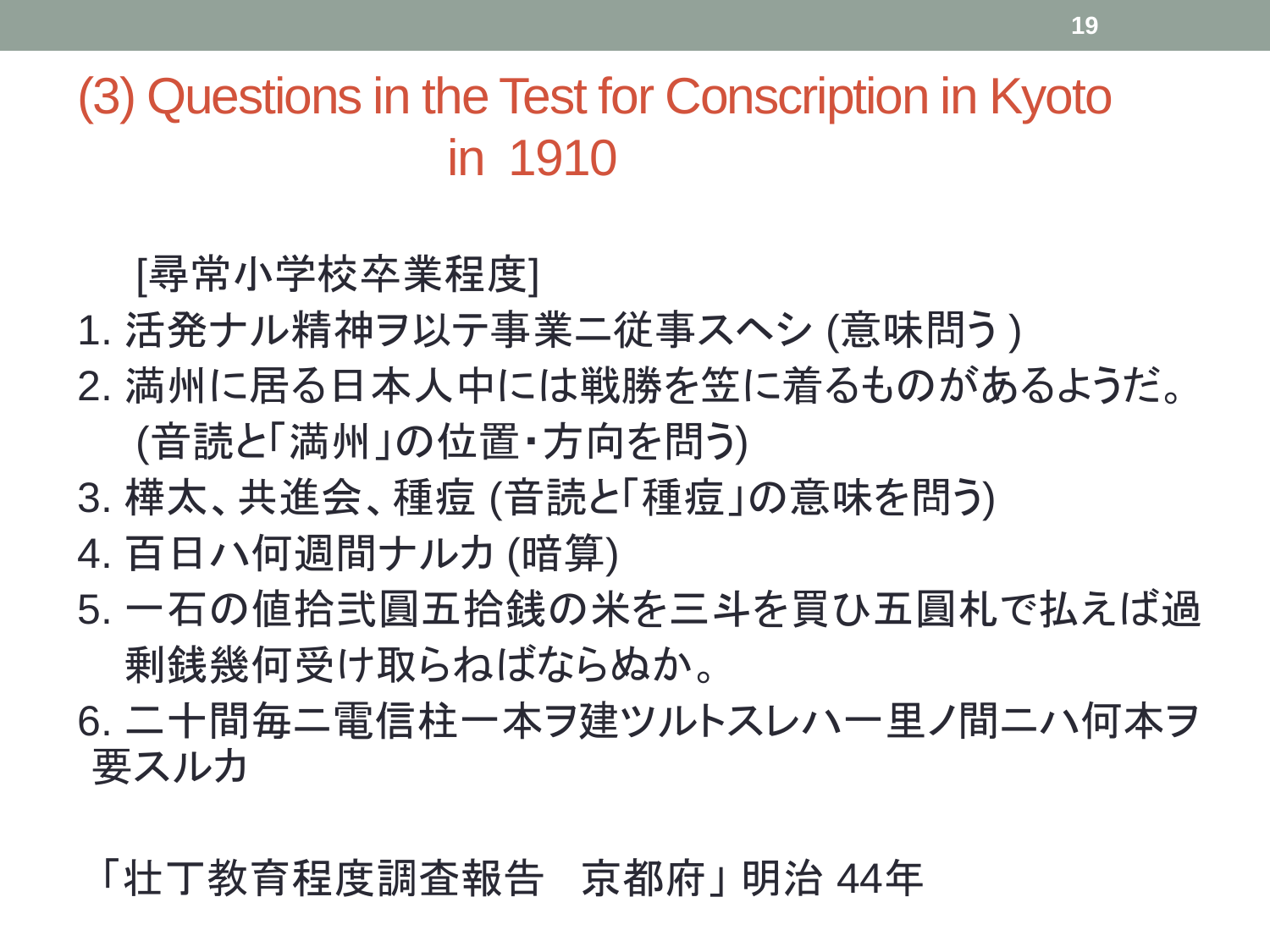#### Academic achivement of the male youth Results of Test for Conscription

| year      | Comp. of<br>ordinary<br>elementary<br>school | Equivalent<br>ordinary<br>to<br>elementary<br>school | Scarcely<br>can read<br>and write<br>(functional<br>illiteracy) | Can not read<br>and write<br>(illiteracy) |
|-----------|----------------------------------------------|------------------------------------------------------|-----------------------------------------------------------------|-------------------------------------------|
| 1901(M34) | 33.74%                                       | 8.83%                                                | 22.83%                                                          | 19.66%                                    |
| 1905(M38) | 39.99                                        | 8.69                                                 | 14.59                                                           | 10.88                                     |
| 1909(M42) | 42.25                                        | 7.17                                                 | 10.02                                                           | 4.97                                      |
| 1913(T2)  | 41.81                                        | 7.08                                                 | 8.88                                                            | 2.53                                      |
| 1917(T6)  | 36.49                                        | 10.65                                                | 11.43                                                           | 1.99                                      |
| 1920(T9)  | 42.86                                        | 12.66                                                | 2.22                                                            | 1.16                                      |
| 1925(T14) | 41.67                                        | 8.96                                                 | 0.79                                                            | 0.87                                      |
|           |                                              |                                                      |                                                                 |                                           |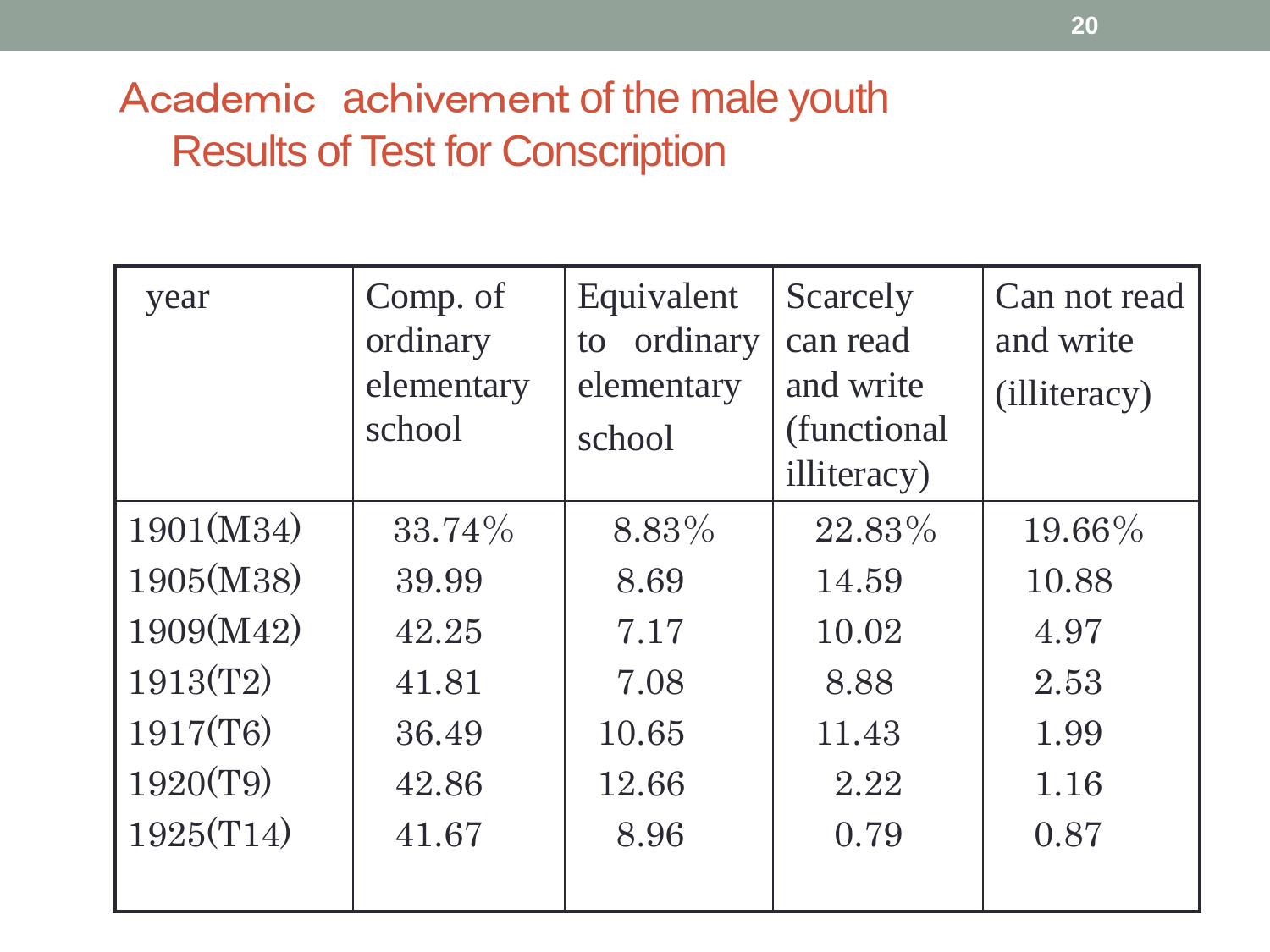#### Academic achivement of the male youth

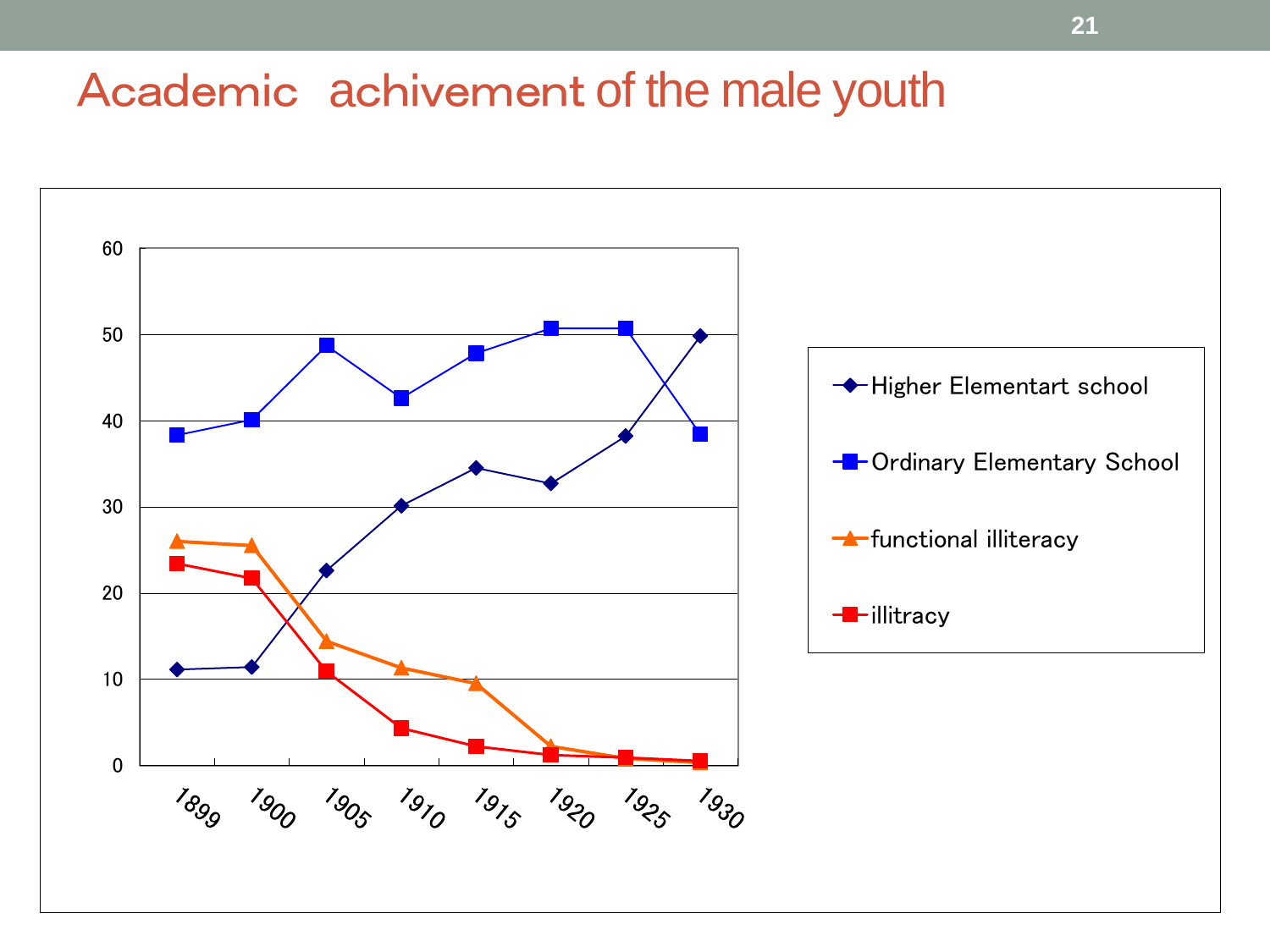## Eradication of the reproduction of illiterate youth

- According to the conscription data, it means that in 1925 almost all the Japanese male youth were literate and the reproduction of illiterate youths was virtually disappeared.
- We don't have any data on the female youth, however, if we consider the dramatic increase of girls' enrollment rate in the final years of Meiji era, the literacy among the female youth would also be improved with a time-lag of some five to ten years' behind of male.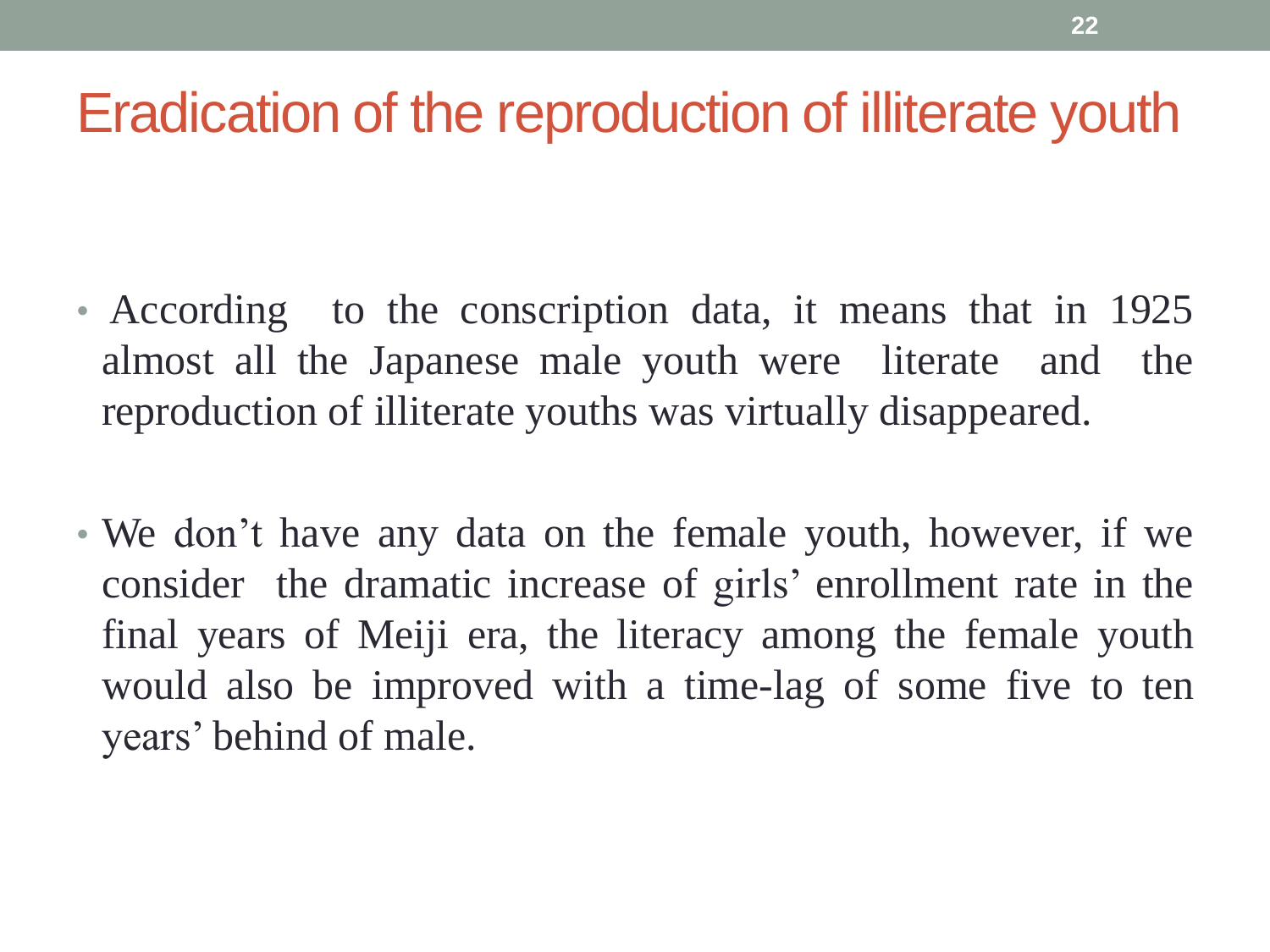# (4) Literacy survey under occupation

- The large-scale postwar reform of the Japanese education system was carried out on the basis of the recommendations of US Education Mission to Japan. They came to Japan in 1946.
- However, an objection from Japanese side rose to the one recommendation concerning the language reform in Japan. A controversy broke out among Japanese people and between Japan and Occupation authority.
- To settle the controversy, the Education Sector of GHQ asked to Japanese government to carry out a literacy survey on Japanese people.
- In 1948, the first and full-dress survey on the reading and writing ability of Japanese people was conducted by Japanese scholars.
- Around 17,000 adult person (male and female of 15-64 years old) were selected and tested by a carefully compiled written examination.
- The results of the survey were published in 1951.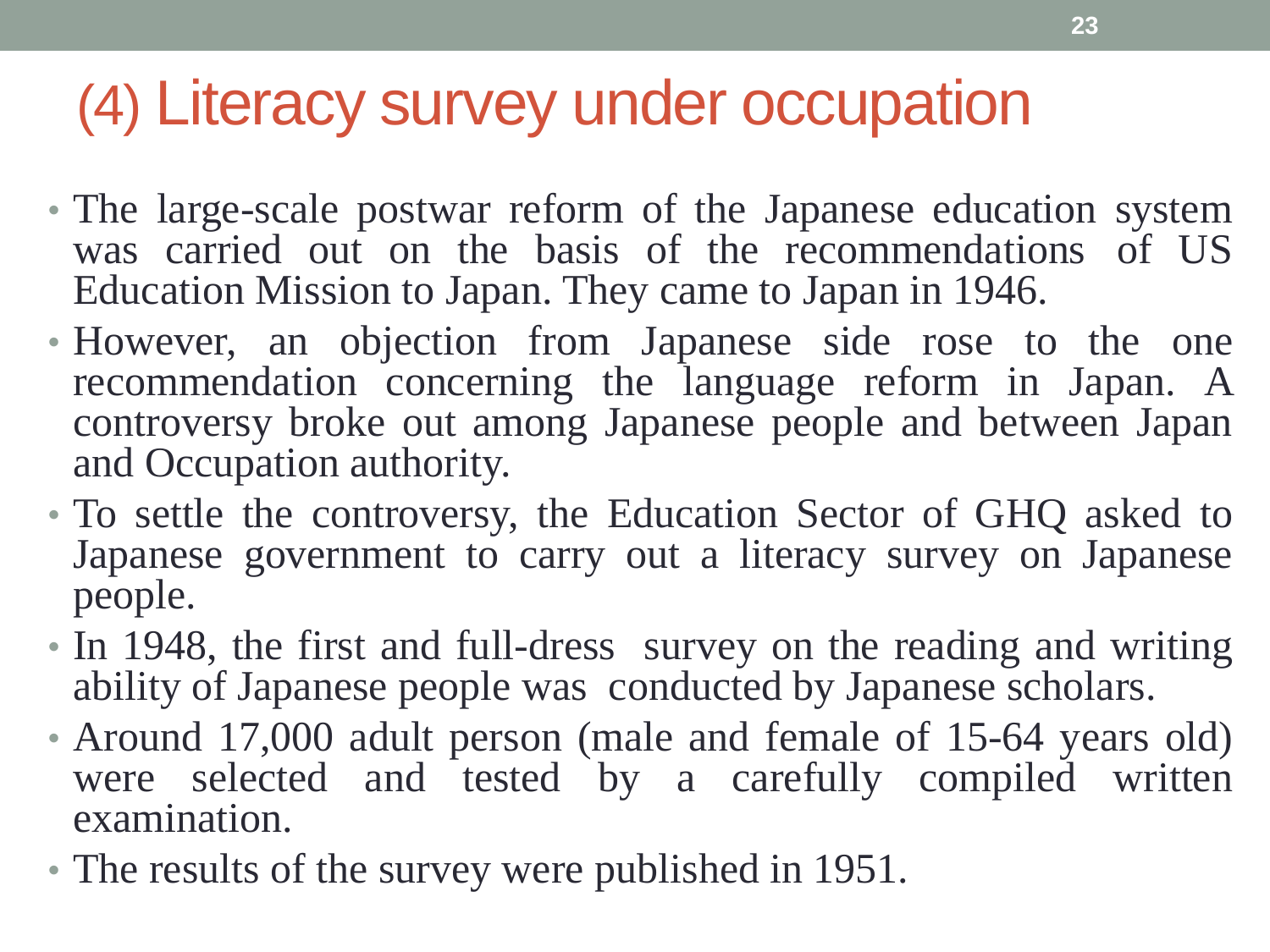## Recommendation of U.S. Education Mission

- "The Japanese language in its written form constitute a formidable obstacle to learning. Practically all informed persons agree that the memorization of the Kanji, in which the Japanese language is largely written, places an excessive burden on the pupils. ….. On leaving the elementary school the pupils may lack the linguistic abilities essential to democratic citizenship".
- "Broadly speaking, three proposals for the reform of the written language are under discussion: the first calls for a reduction in the number of Kanji; the second for the complete abandonment of Kanji and adoption of some form of Kana; the third for the complete abandonment of both Kanji and Kana and adoption of some form of Romaji".
- The judgment of the Mission, there are more advantage to Romaji than Kana"

 *Report of the United States Education Mission to Japan*, 1946 pp.20-22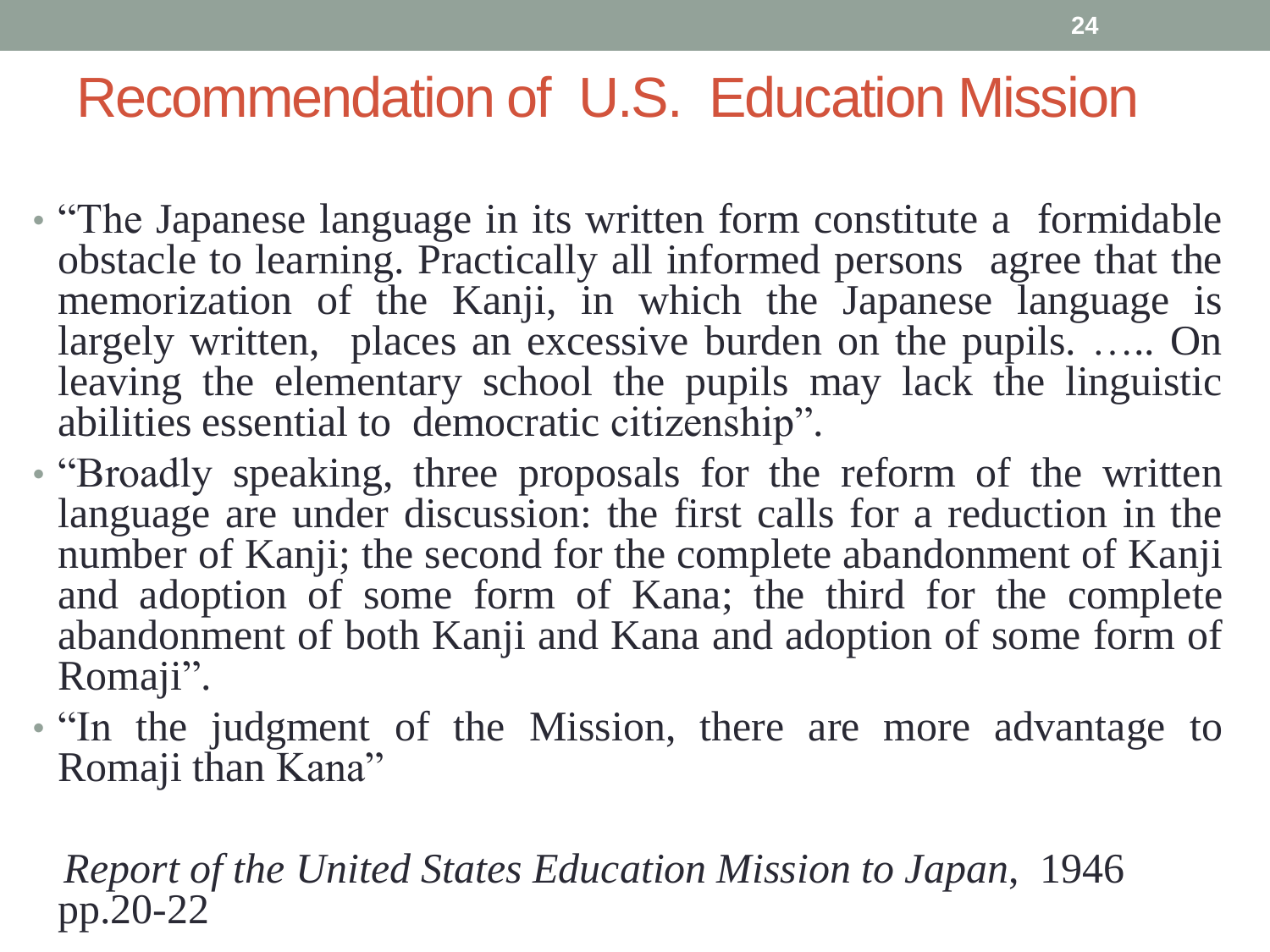#### Example of the questions in the survey

電電通

收着改

札駅乱

謤

申

持系役



|   |    |          |        | E) | 目  | Ð.       | 日                          | $\circ$ | (199) |
|---|----|----------|--------|----|----|----------|----------------------------|---------|-------|
|   |    |          |        |    |    | 本本本米木    |                            |         |       |
|   | 雷電 |          |        |    |    | 户出出山口    |                            |         |       |
|   | 和活 |          |        |    | 日. | $\sigma$ | $\sigma$                   |         |       |
| 出 | 改  | Δ        |        |    |    | 受沖受宇宮口   |                            |         |       |
|   | 札札 |          | 取      |    |    | 月付付      | $\boldsymbol{\mathcal{D}}$ |         |       |
|   | 本末 | $\Delta$ |        |    |    | 切手功切术口   |                            |         |       |
|   | 箱借 |          |        |    |    | 手形手付手    |                            |         |       |
|   | 言告 | Δ        |        |    |    | 湯所場日場口   |                            |         |       |
| 告 | 申  |          | 所場面時所… |    |    |          |                            |         |       |
|   | 係縣 | $\Delta$ | 汽注法中用口 |    |    |          |                            |         |       |
|   |    |          |        |    |    | 車竞意位意:   |                            |         |       |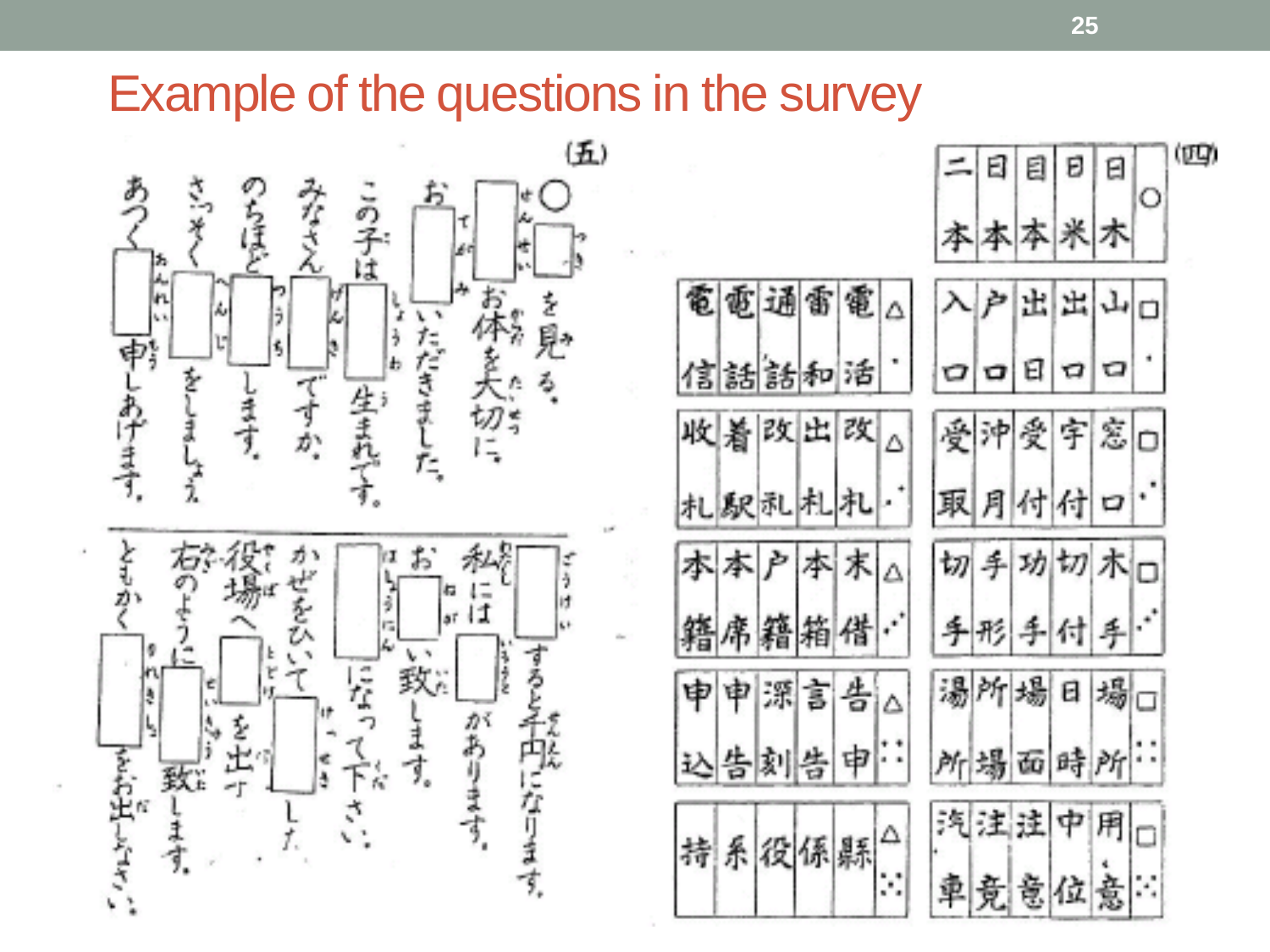#### Questions to test the understanding of sentences

| 東京都内十七の職業安定所に<br>末職業容定所の窓口には赤<br>通じてまとまったのはわずか二〇<br>が求人は逆に減る一方で 男女を<br>ちゃんを背にした婦人などまじ<br>押しかけた求敵者は四月中に三<br>えて約三千名の欠某者踝が平<br>%・五月は一くう深刻で、三日の<br>の余で前月より(割の増加だ<br>朝から長い列をつくって<br>$\overrightarrow{f}$ | ţ<br>坪を全境、電熱器の不始末ら<br>Ϋ́,<br>ノミハロ山田栄吉方で「むね十<br>k.<br>日午後十時。ろ品川区大崎 | 三郎さんに百万円当った娘さんか<br>二枚の空くじの中一枚が当ったもので<br>が出してみたら当っていたというの<br>大阪では 朝鮮からの引揚者中村<br>で大サワギ 奥さんとかさんとむすこ<br>家の者にも如ちせずしまっておいた<br>こんのやくいらし、<br>ら貰った小遣いで銀行から買った | 運<br>民<br>動<br>村<br>会<br>Д<br>5<br>Β<br>6<br>時<br>$-10$ 時 $-16$<br>青草村小学校校庭<br>嚬<br>祗<br>面<br>罖<br>$\ddot{\ddot{\pi}}$<br>村青<br>춯<br>早<br>会 | W<br>Ø)                                             |
|-----------------------------------------------------------------------------------------------------------------------------------------------------------------------------------------------------|-------------------------------------------------------------------|------------------------------------------------------------------------------------------------------------------------------------------------------|---------------------------------------------------------------------------------------------------------------------------------------------|-----------------------------------------------------|
| (問2)三目とは何月の<br>$\widehat{\mathbb{B}}$<br>(開3)約三千名はど<br>のことをいてい<br>三日のことです<br>専示<br>ういう人たちの<br>$\Phi_{\pi}^{*}$<br>てすか<br>ならんで、る別<br>Ķ,                                                              | Ŵ<br>المسينة<br>上の文章は何<br>のことをいってい<br>ますか。                        | (問1)百万円当。<br>問2)その室くじはど<br>宝くじを何扱買<br>'n<br>村さんはぜんぶで<br>こから買いまし<br>傷<br>ゴしたか<br>后中                                                                   | 問<br>この運動会は<br>五日に渦が降っ<br>ますか<br>たらどうなり                                                                                                     | らせてすか。                                              |
| Ê<br>T<br>B<br> 五四前<br>月月月<br>「住事などなどの言葉を、不安になるところでする事をかける 行き方<br>3<br>東京都民<br>东<br>某月<br>赤ちゃんをおぶん人仕事をみづたい人なり<br>職業安定所の役人<br>¢<br>Ø,                                                                | 料土火<br>理地事<br>徐た                                                  | 邕<br>$\lesssim$<br>z.<br>丘牧<br>大阪<br>タバコ屋<br>Œ<br>銀複え<br>中村さん<br>故权<br>枚拔                                                                            | 参<br>(ひと月のばす<br>天気のよい日にのばす<br>雨が降ぐるやる<br>今年はやらない<br>おまつり<br>どうなるかわからない<br>準ずり<br>卒業式                                                        | 運転会<br><br><br><br><br><br><br><br><br><br><br><br> |

**26**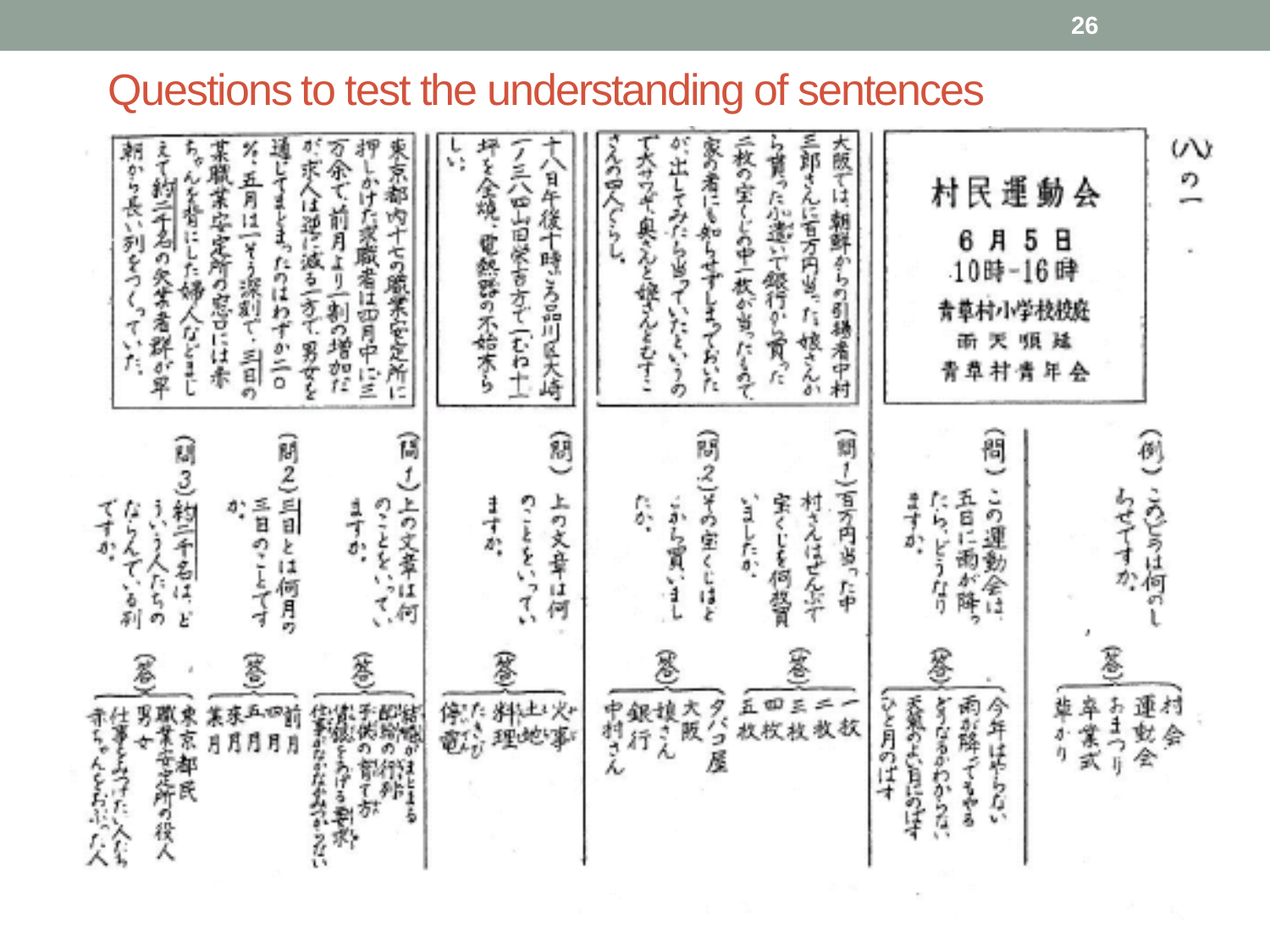## Percent of the illiteracy in different age groups

| age                                                         | total | $15\sim$<br>19 | $20 \sim$<br>24 | $25\sim$<br>29 | $30\sim$<br>34 | $35\sim$<br>39 | $40 \sim$<br>44 | $45\sim$<br>49 | $50\sim$<br>54 | $55\sim$<br>59 | $60 \sim$<br>64 |
|-------------------------------------------------------------|-------|----------------|-----------------|----------------|----------------|----------------|-----------------|----------------|----------------|----------------|-----------------|
| illiter<br>acy                                              | 1.7%  | 0.1            | 0.2             | 0.1            | 0.5            | 0.5            | 0.5             | 1.8            | 2.8            | 7.0            | 15.4            |
| illiter<br>acy<br>$\pm$<br>functi<br>onal<br>illiter<br>acy | 2.1%  | 0.2            | 0.2             | 0.3            | 0.7            | 0.8            | 1.1             | 2.7            | 4.0            | 9.9            | 18.3            |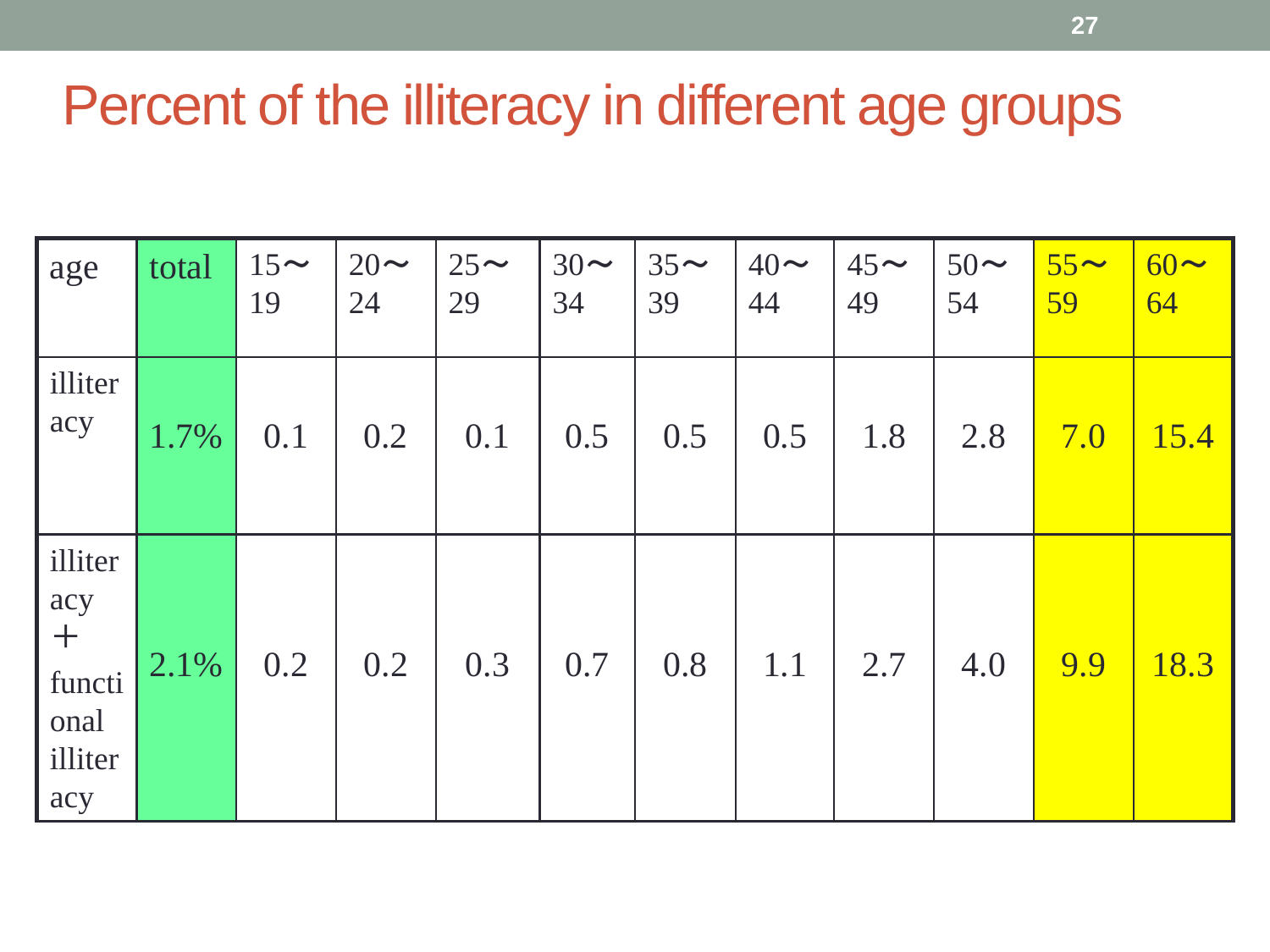### Main points of the survey result

- Although there were some difference in the reading and writing ability of Japanese people depending on their ages, gender, living areas, and their academic background, the average level of literacy was rather high, at least not so deficient as was pointed out in the Mission Report.
- There remained certain amount of illiterate persons in the old generation of over fifty-five years old, however, the total percentage of the person who lacked literacy was only 2.1% of the population.
- Japanese researchers asserted that the illiteracy rate of Japanese is very low compared with the situation of the world.
- After the announcement of these results, arguments for limiting Kanji or Romanizing Japanese language were declined.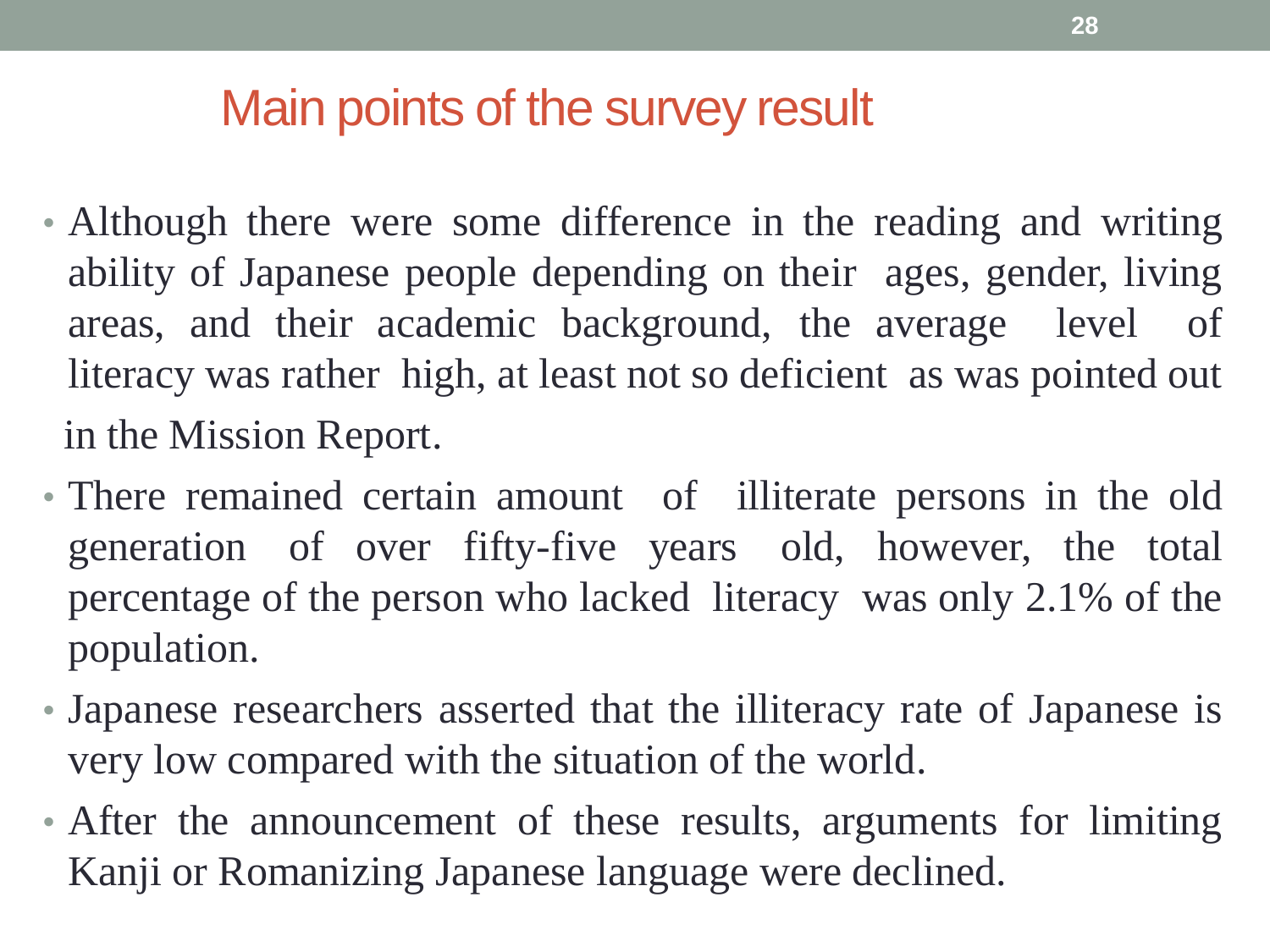## Achievement of universal literacy?

- According to the survey in 1948, after 25 years later, in the middle of 1970s when the old illiterate generation would die off, Japanese society might have achieved the universal literacy among the people.
- Until the 1982 edition of the Statistical Annual Report of UNESCO, the illiteracy rate of Japan was reported as 1.0% for male, 3.3% for female, and 2% in total. But from the 1983 edition on, the figure of Japan disappeared from the item of the report.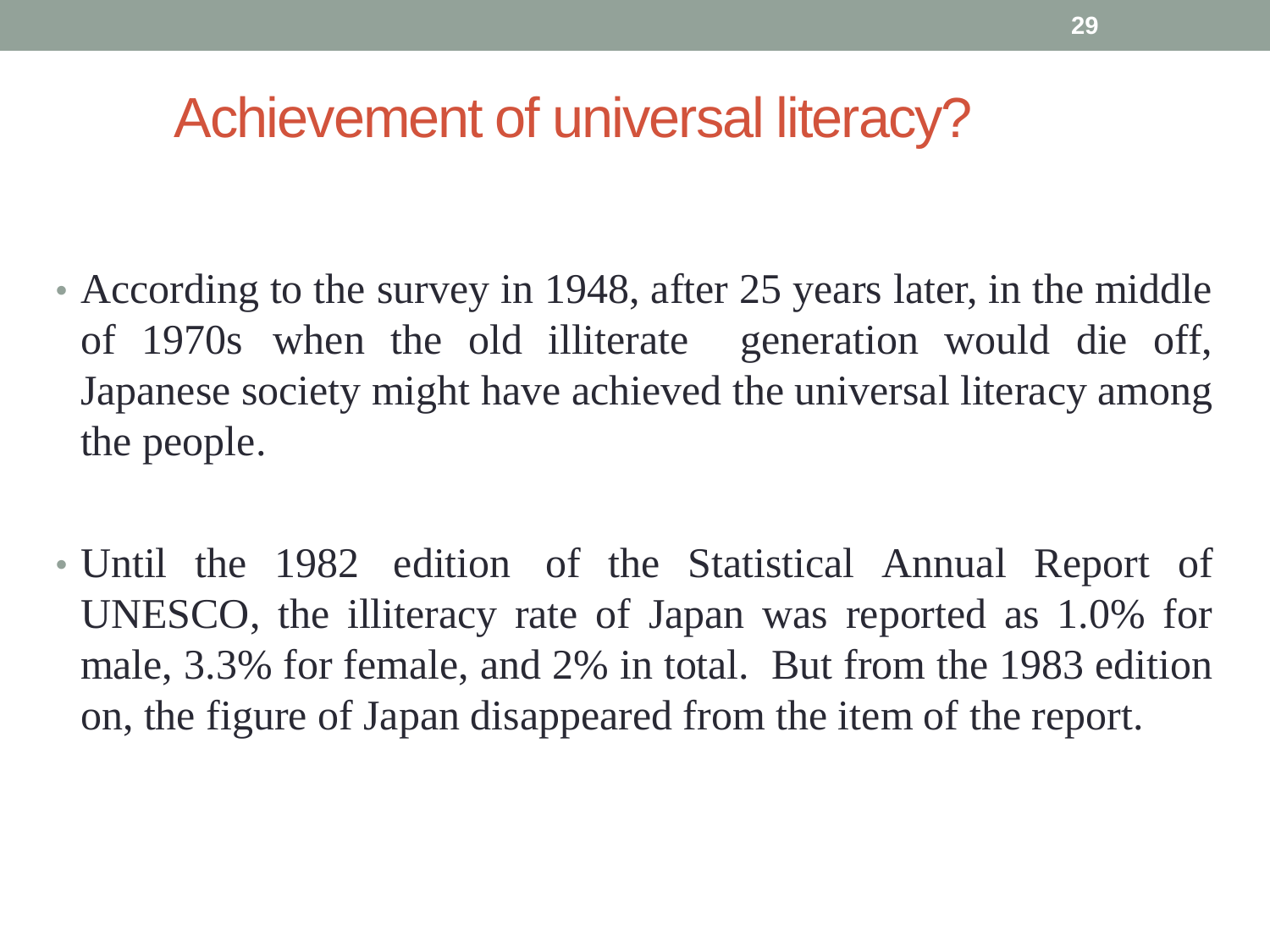## National literacy campaign?

- At least, I can not find out the historical records of the (national) literacy campaign in Japan. We did not have a large-scale literacy campaign that have been seen in many developing countries.
- It seems that some literacy training for adults might have done in particular institutions, for example, in the army or in the prisons. However, we don't have a reliable information on these matter.
- Japan took preference eradicating the reproduction of illiterate youths by promoting the universal primary education over doing compensatory literacy training in adult education.